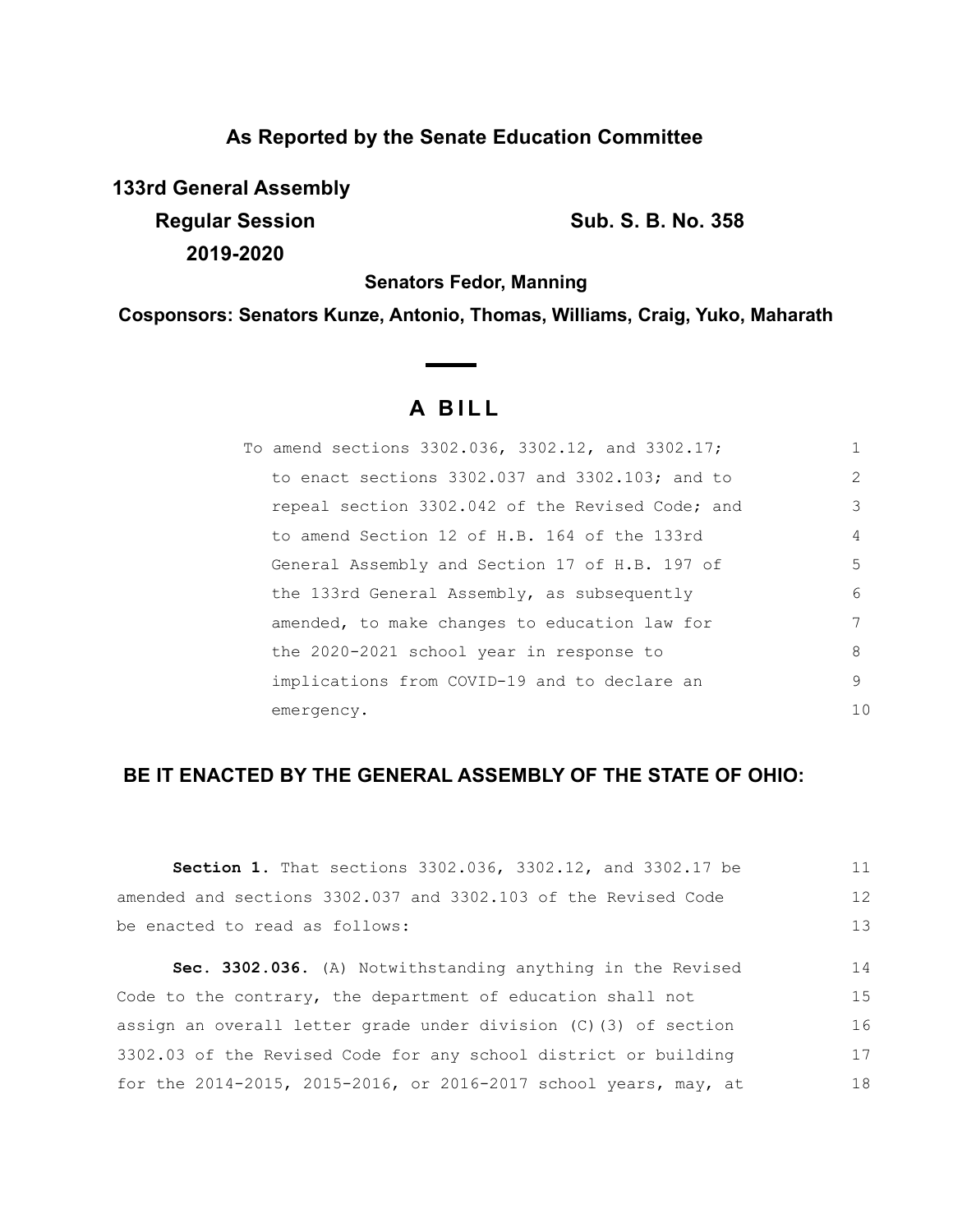#### **Sub. S. B. No. 358 Page 2 As Reported by the Senate Education Committee**

the discretion of the state board of education, not assign an individual grade to any component prescribed under division (C) (3) of section 3302.03 of the Revised Code, and shall not rank school districts, community schools established under Chapter 3314. of the Revised Code, or STEM schools established under Chapter 3326. of the Revised Code under section 3302.21 of the Revised Code for those school years. The report card ratings issued for the 2014-2015, 2015-2016, or 2016-2017 school years shall not be considered in determining whether a school district or a school is subject to sanctions or penalties. However, the report card ratings of any previous or subsequent years shall be considered in determining whether a school district or building is subject to sanctions or penalties. Accordingly, the report card ratings for the 2014-2015, 2015-2016, or 2016-2017 school years shall have no effect in determining sanctions or penalties, but shall not create a new starting point for determinations that are based on ratings over multiple years. 19 20 21 22 23 24 25 26 27 28 29 30 31 32 33 34 35

(B) The provisions from which a district or school is exempt under division (A) of this section shall be the following:

(1) Any restructuring provisions established under this chapter, except as required under the "No Child Left Behind Act of 2001"; 39 40 41

#### (2) Provisions for the Columbus city school pilot project under section 3302.042 of the Revised Code; 42 43

(3) Provisions for academic distress commissions under former section 3302.10 of the Revised Code as it existed prior to the effective date of this amendment October 15, 2015. The provisions of this section do not apply to academic distress commissions under the version of that section as it exists on or 44 45 46 47 48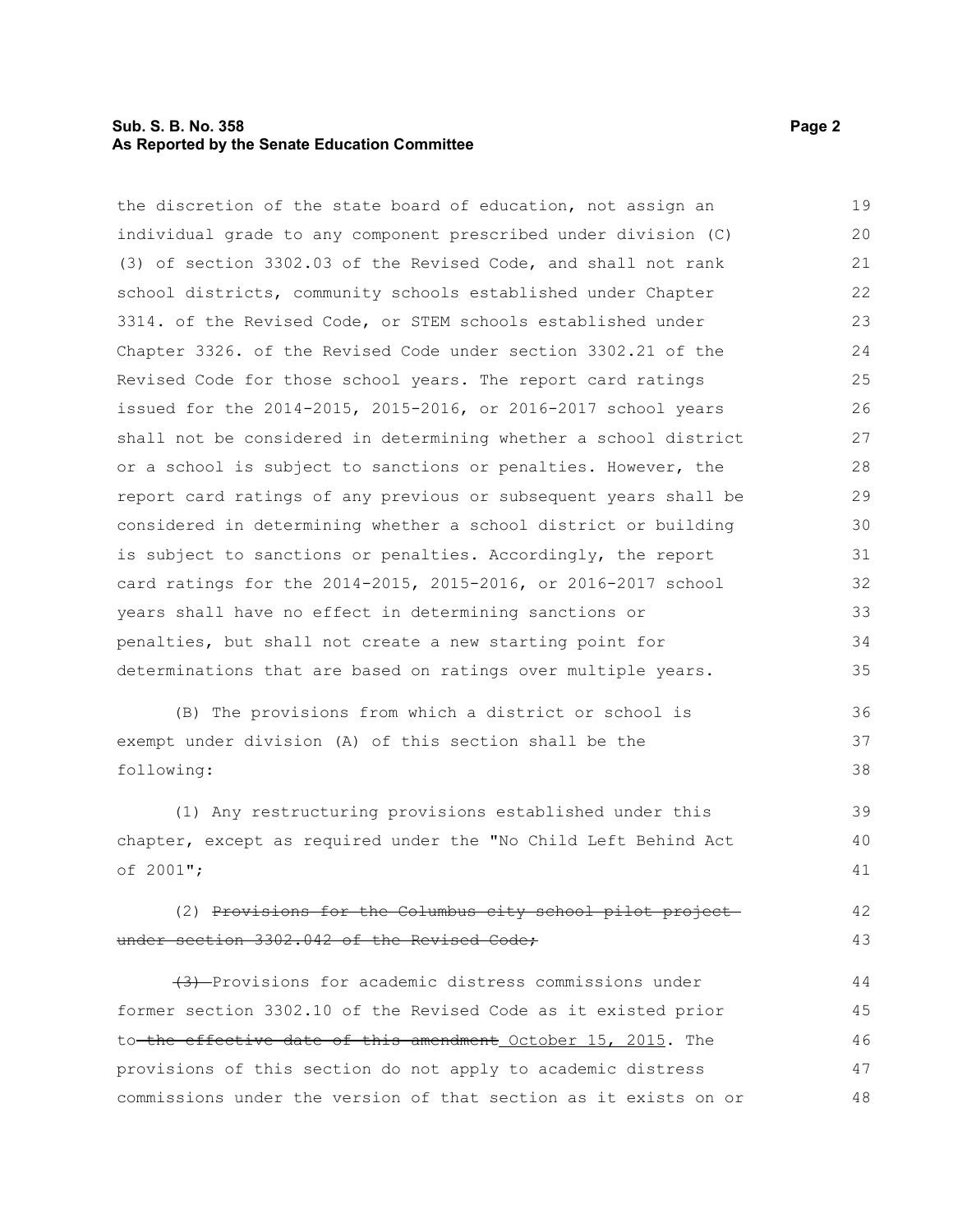# **Sub. S. B. No. 358** Page 3 **As Reported by the Senate Education Committee**

| after-the effective date of this amendment October 15, 2015.     | 49 |
|------------------------------------------------------------------|----|
| $(4)$ $(3)$ Provisions prescribing new buildings where           | 50 |
| students are eligible for the educational choice scholarships    | 51 |
| under section 3310.03 of the Revised Code;                       | 52 |
| (4) Provisions defining "challenged school districts"            | 53 |
| in which new start-up community schools may be located, as       | 54 |
| prescribed in section 3314.02 of the Revised Code;               | 55 |
| (6) (5) Provisions prescribing community school closure          | 56 |
| requirements under section 3314.35 or 3314.351 of the Revised    | 57 |
| Code.                                                            | 58 |
| (C) Notwithstanding anything in the Revised Code to the          | 59 |
| contrary and except as provided in Section 3 of H.B. 7 of the    | 60 |
| 131st general assembly, no school district, community school, or | 61 |
| STEM school shall utilize at any time during a student's         | 62 |
| academic career a student's score on any assessment administered | 63 |
| under division (A) of section 3301.0710 or division (B) (2) of   | 64 |
| section 3301.0712 of the Revised Code in the 2014-2015, 2015-    | 65 |
| 2016, or 2016-2017 school vear-years as a factor in any decision | 66 |
| to promote or to deny the student promotion to a higher grade    | 67 |
| level or in any decision to grant course credit. No individual   | 68 |
| student score reports on such assessments administered in the    | 69 |
| 2014-2015, 2015-2016, or 2016-2017 school years shall be         | 70 |
| released, except to a student's school district or school or to  | 71 |
| the student or the student's parent or quardian.                 | 72 |
| Sec. 3302.037. (A) As used in this section, "academic            | 73 |
| distress commission" means an academic distress commission       | 74 |
| established under section 3302.10 of the Revised Code.           | 75 |
| (B) Not later than sixty days after the effective date of        | 76 |
| this section, the department of education shall establish a      | 77 |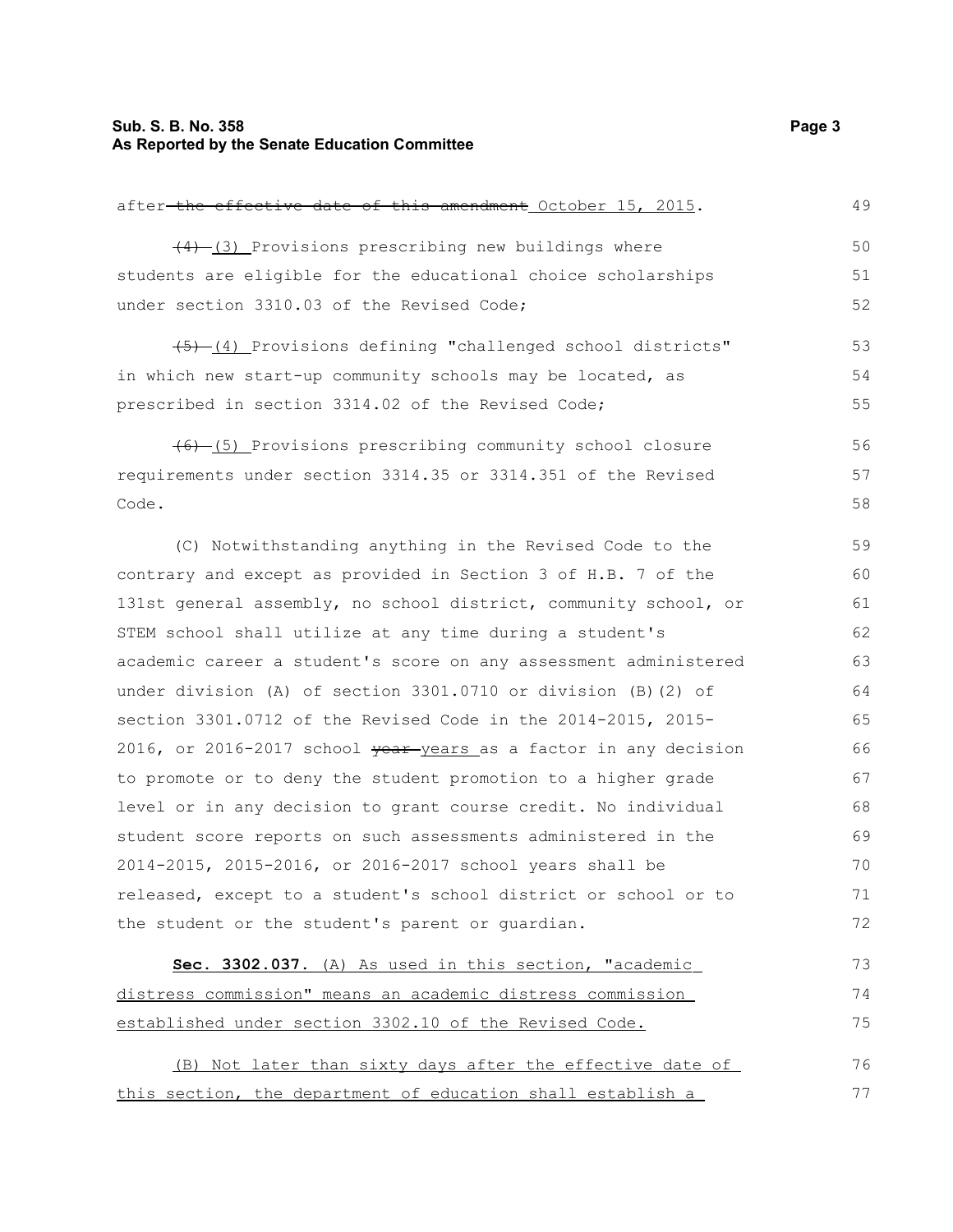# **Sub. S. B. No. 358** Page 4 **As Reported by the Senate Education Committee**

| process under which the board of education of a city, local, or  | 78  |
|------------------------------------------------------------------|-----|
| exempted village school district that is subject to an academic  | 79  |
| distress commission on the effective date of this section may    | 80  |
| submit a proposal to transition out of control of the academic   | 81  |
| distress commission. Each proposal shall include all of the      | 82  |
| following:                                                       | 83  |
| (1) A description of the academic progress that the              | 84  |
| district is making;                                              | 85  |
| (2) A rationale for transitioning the district out of            | 86  |
| control of an academic distress commission based on that         | 87  |
| <u>academic progress;</u>                                        | 88  |
| (3) Any other information or data that the district board        | 89  |
| considers relevant.                                              | 90  |
| (C) There is hereby established a committee to review            | 91  |
| proposals submitted under this section. The department shall     | 92  |
| provide any necessary support to the committee in conducting its | 93  |
| reviews. The committee shall consist of all of the following:    | 94  |
| (1) The governor or designee;                                    | 95  |
| (2) The chairperson of the standing committee of the house       | 96  |
| of representatives that considers primary and secondary          | 97  |
| education legislation;                                           | 98  |
| (3) The chairperson of the standing committee of the             | 99  |
| senate that considers primary and secondary education            | 100 |
| legislation.                                                     | 101 |
| (D) The committee established under this section shall           | 102 |
| review proposals submitted under this section at a public        | 103 |
| hearing. During its review, the committee may consider any data  | 104 |
| included on the report card issued under section 3302.03 of the  | 105 |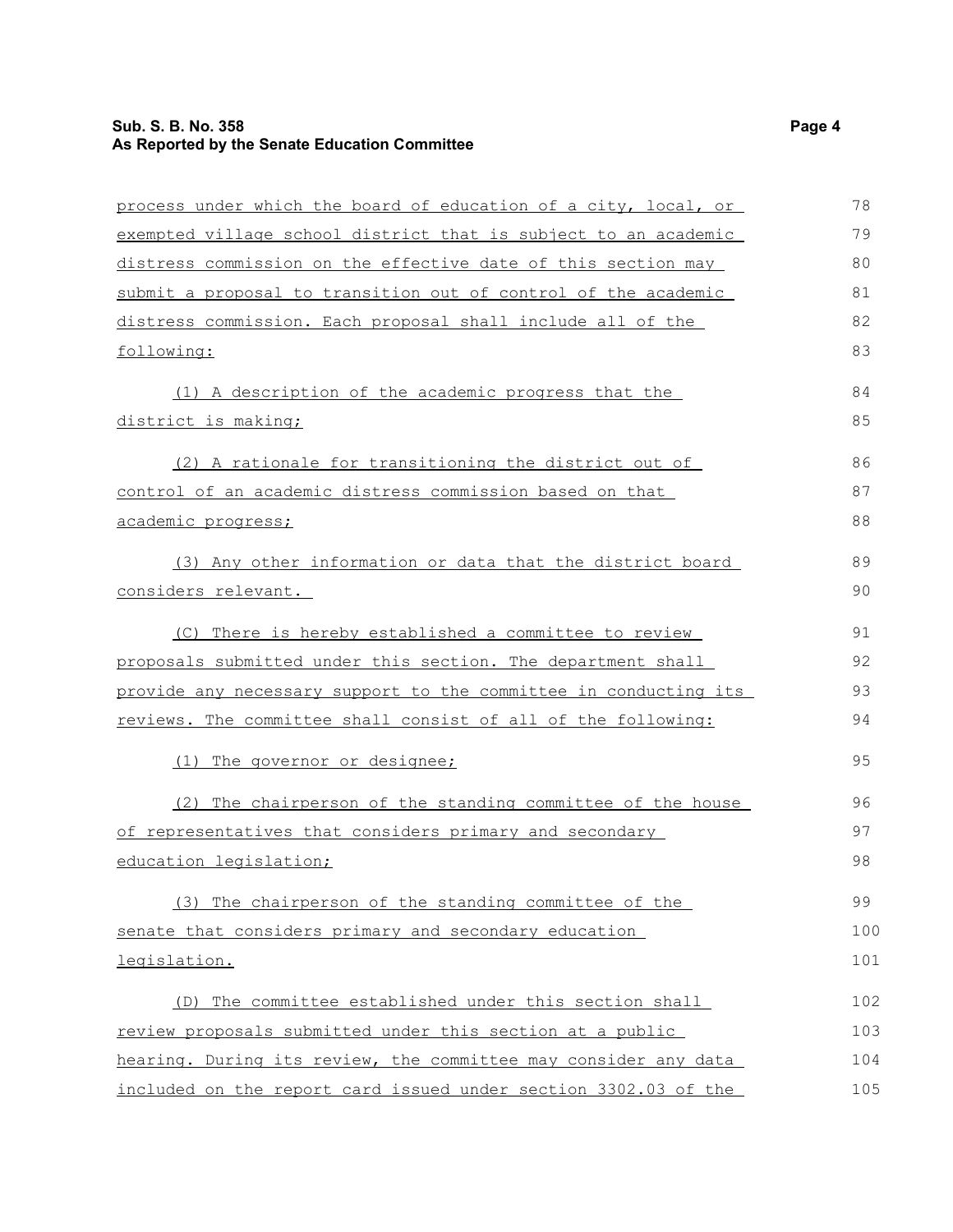# **Sub. S. B. No. 358** Page 5 **As Reported by the Senate Education Committee**

| Revised Code for the 2019-2020 school year for the district. At         | 106 |
|-------------------------------------------------------------------------|-----|
| the public hearing, the committee shall vote on whether to              | 107 |
| <u>recommend</u> that the superintendent of public instruction approve  | 108 |
| a proposal submitted under this section. A proposal that                | 109 |
| receives a majority vote in favor of recommending approval shall        | 110 |
| be considered to have the committee's favorable recommendation.         | 111 |
| (E) Upon completion of a public hearing and vote on a                   | 112 |
| proposal under division (D) of this section, the state                  | 113 |
| superintendent shall consider the proposal and whether the              | 114 |
| committee established under this section provided a favorable           | 115 |
| recommendation for its approval. The state superintendent shall         | 116 |
| approve a proposal only if the state superintendent determines          | 117 |
| <u>that the school district in the proposal is making sufficient</u>    | 118 |
| academic progress to transition out of control of an academic           | 119 |
| distress commission.                                                    | 120 |
| <u>(F) Notwithstanding any provision of the Revised Code to </u>        | 121 |
| the contrary, for a proposal approved under division (E) of this        | 122 |
| section, not later than June 30, 2021, the academic distress            | 123 |
| commission established on or before the effective date of this          | 124 |
| section for the district shall transition operational,                  | 125 |
| <u>managerial, and instructional control from the academic distress</u> | 126 |
| commission and the chief executive officer appointed by the             | 127 |
| commission back to the district board. Upon completion of the           | 128 |
| transition, the chief executive officer shall relinquish all            | 129 |
| operational, managerial, and instructional control of the               | 130 |
| district to the district board and district superintendent, and         | 131 |
| the academic distress commission shall cease to exist.                  | 132 |
| A school district for which an academic distress                        | 133 |
| commission is dissolved under division (F) of this section shall        | 134 |
| not be subject to an academic distress commission on or after           | 135 |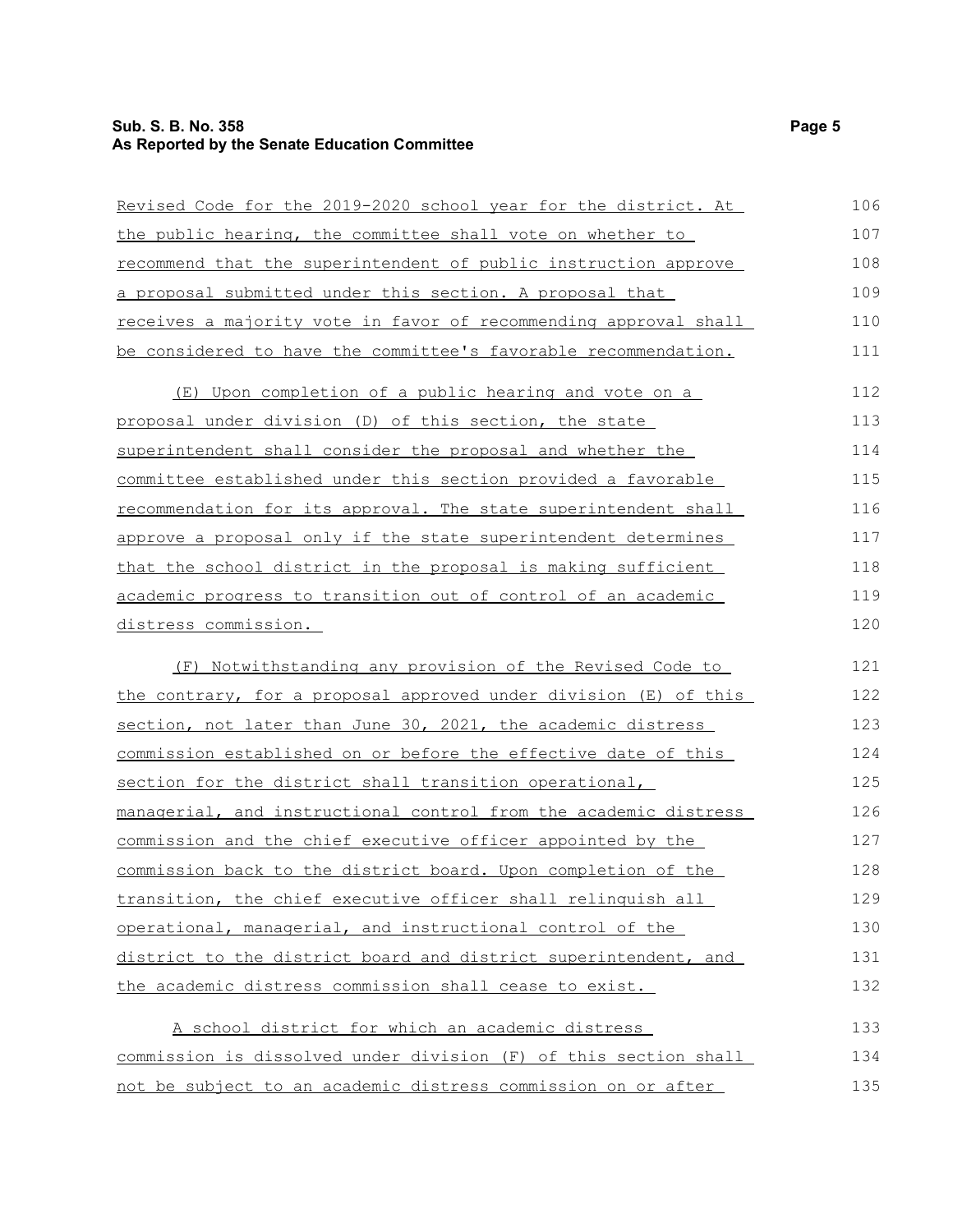# **Sub. S. B. No. 358** Page 6 **As Reported by the Senate Education Committee**

| the effective date of this section based on any report card            | 136 |
|------------------------------------------------------------------------|-----|
| ratings issued under section 3302.03 of the Revised Code prior         | 137 |
| to that date. However, that district shall be subject to an            | 138 |
| academic distress commission in accordance with section 3302.10        | 139 |
| of the Revised Code based on any report card ratings issued on         | 140 |
| or after that date.                                                    | 141 |
| Sec. 3302.103. Notwithstanding anything to the contrary in             | 142 |
| section 3302.10 of the Revised Code or division (B)(2)(c) of           | 143 |
| Section 17 of H.B. 197 of the 133rd general assembly, as               | 144 |
| subsequently amended:                                                  | 145 |
| (A) Beginning on the effective date of this section, an                | 146 |
| academic distress commission established under section 3302.10         | 147 |
| of the Revised Code on or before the effective date of this            | 148 |
| section shall begin to transition operational, managerial, and         | 149 |
| instructional control from the academic distress commission and        | 150 |
| the chief executive officer appointed by the commission back to        | 151 |
| the district board of education, if the district for which the         | 152 |
| commission was established received an overall grade of "D" or         | 153 |
| higher under division (C) (3) of section 3302.03 of the Revised        | 154 |
| Code on the state report card for the 2018-2019 school year.           | 155 |
| <u>During the transition period, the chief executive officer shall</u> | 156 |
| work closely with the district board and the district                  | 157 |
| superintendent to increase their ability to resume control of          | 158 |
| the district and sustain the district's academic improvement           | 159 |
| over time.                                                             | 160 |
| (B) During the transition period, the district shall                   | 161 |
| continue to operate under the academic distress commission as          | 162 |
| prescribed in section 3302.10 of the Revised Code until May 30,        | 163 |
| 2021. On that date, the chief executive officer shall relinquish       | 164 |
| all operational, managerial, and instructional control of the          | 165 |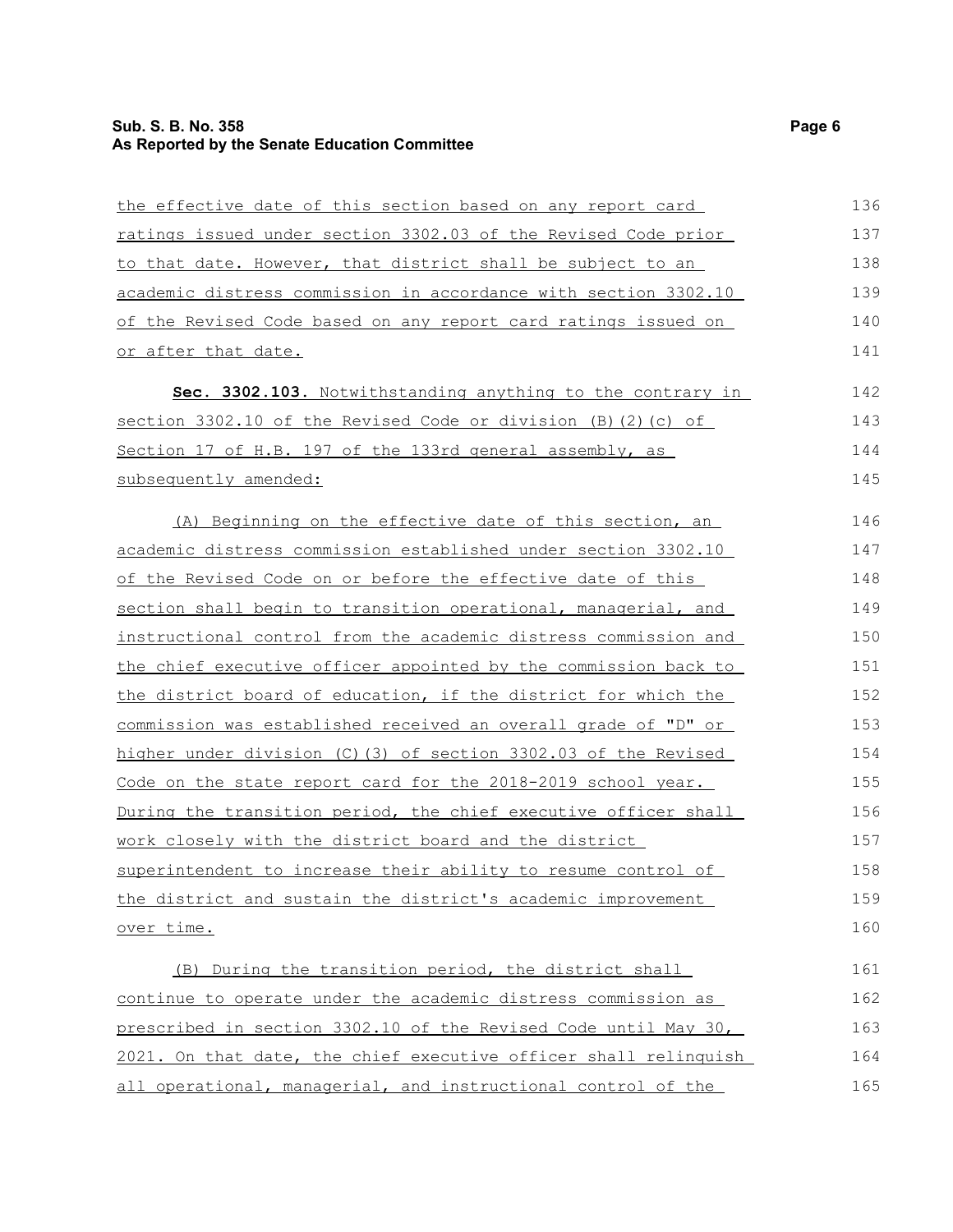# **Sub. S. B. No. 358** Page 7 **As Reported by the Senate Education Committee**

| district to the district board and district superintendent, and           | 166 |
|---------------------------------------------------------------------------|-----|
| the academic distress commission shall cease to exist.                    | 167 |
| (C) The department of education shall pay the remainder of                | 168 |
| each chief executive officer's contract upon dissolution of the           | 169 |
| academic distress commission as specified in division (A) of              | 170 |
| this section.                                                             | 171 |
| Sec. 3302.12. (A) (1) Except as provided in divisions (C)                 | 172 |
| and (D) of this section, this section applies to a school                 | 173 |
| building that is ranked according to performance index score              | 174 |
| under section 3302.21 of the Revised Code in the lowest five per          | 175 |
| cent of public school buildings statewide for three consecutive           | 176 |
| years and that meets any combination of the following for three           | 177 |
| consecutive years:                                                        | 178 |
| (a) The school building is declared to be under an                        | 179 |
| academic watch or in a state of academic emergency under section          | 180 |
| 3302.03 of the Revised Code;                                              | 181 |
| (b) The school building that has received a grade of "F"                  | 182 |
| for the value-added progress dimension under division (A) (1) (e),        | 183 |
| (B) $(1)$ (e), or $(C)$ $(1)$ (e) of section 3302.03 of the Revised Code; | 184 |
| (c) The school building that has received an overall grade                | 185 |
| of "F" under section 3302.03 of the Revised Code.                         | 186 |
| (2) In the case of a building to which this section                       | 187 |
| applies, the district board of education in control of that               | 188 |
| building shall do one of the following at the conclusion of the           | 189 |
| school year in which the building first becomes subject to this           | 190 |
| section:                                                                  | 191 |
| (a) Close the school and direct the district                              | 192 |
| superintendent to reassign the students enrolled in the school            | 193 |
| to other school buildings that demonstrate higher academic                | 194 |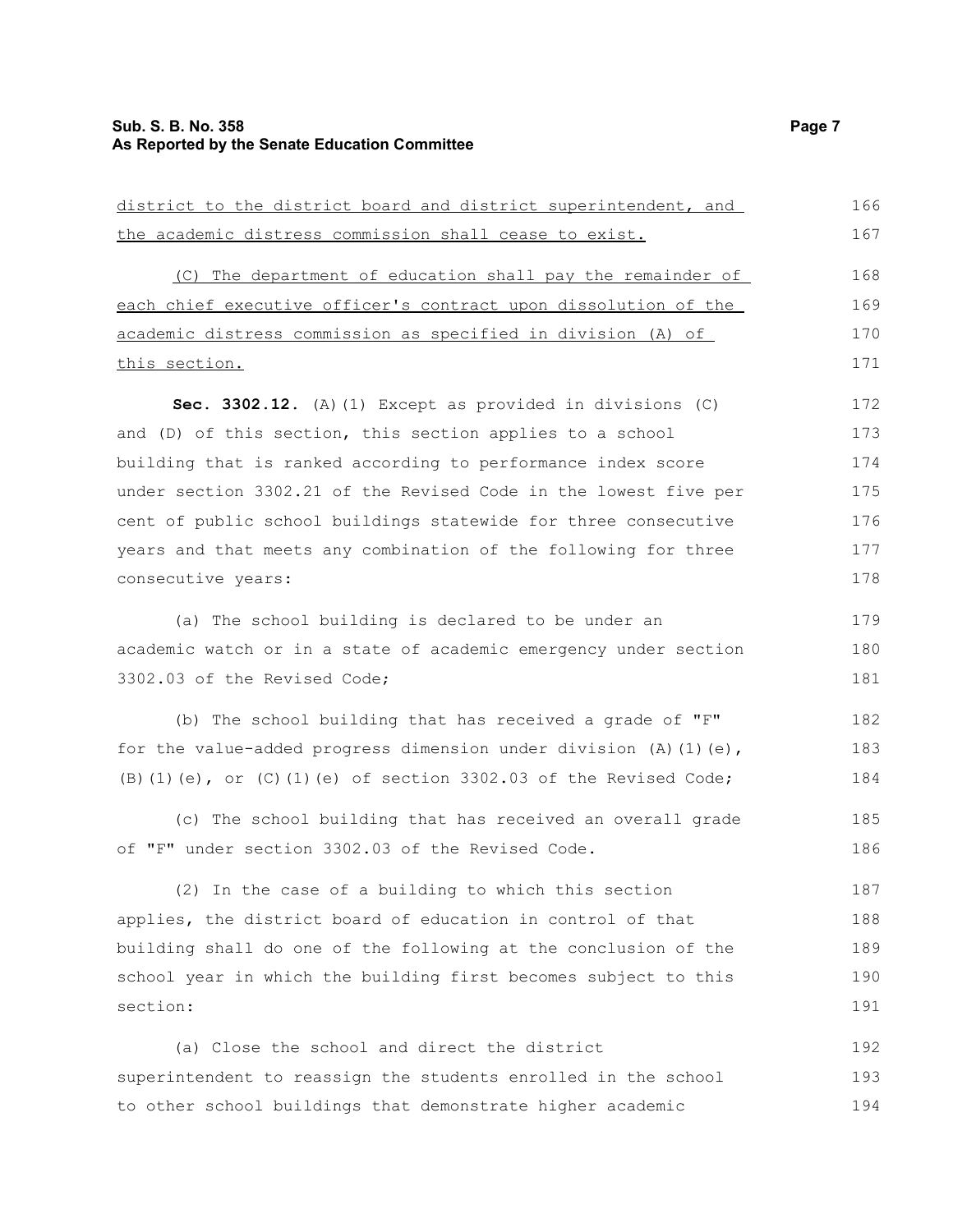### **Sub. S. B. No. 358 Page 8 As Reported by the Senate Education Committee**

#### achievement;

(b) Contract with another school district or a nonprofit or for-profit entity with a demonstrated record of effectiveness to operate the school; 196 197 198

(c) Replace the principal and all teaching staff of the school and, upon request from the new principal, exempt the school from all requested policies and regulations of the board regarding curriculum and instruction. The board also shall distribute funding to the school in an amount that is at least equal to the product of the per pupil amount of state and local revenues received by the district multiplied by the student population of the school.

(d) Reopen the school as a conversion community school under Chapter 3314. of the Revised Code.

(B) If an action taken by the board under division (A)(2) of this section causes the district to no longer maintain all grades kindergarten through twelve, as required by section 3311.29 of the Revised Code, the board shall enter into a contract with another school district pursuant to section 3327.04 of the Revised Code for enrollment of students in the schools of that other district to the extent necessary to comply with the requirement of section 3311.29 of the Revised Code. Notwithstanding any provision of the Revised Code to the contrary, if the board enters into and maintains a contract under section 3327.04 of the Revised Code, the district shall not be considered to have failed to comply with the requirement of section 3311.29 of the Revised Code. If, however, the district board fails to or is unable to enter into or maintain such a contract, the state board of education shall take all necessary actions to dissolve the district as provided in 209 210 211 212 213 214 215 216 217 218 219 220 221 222 223 224

195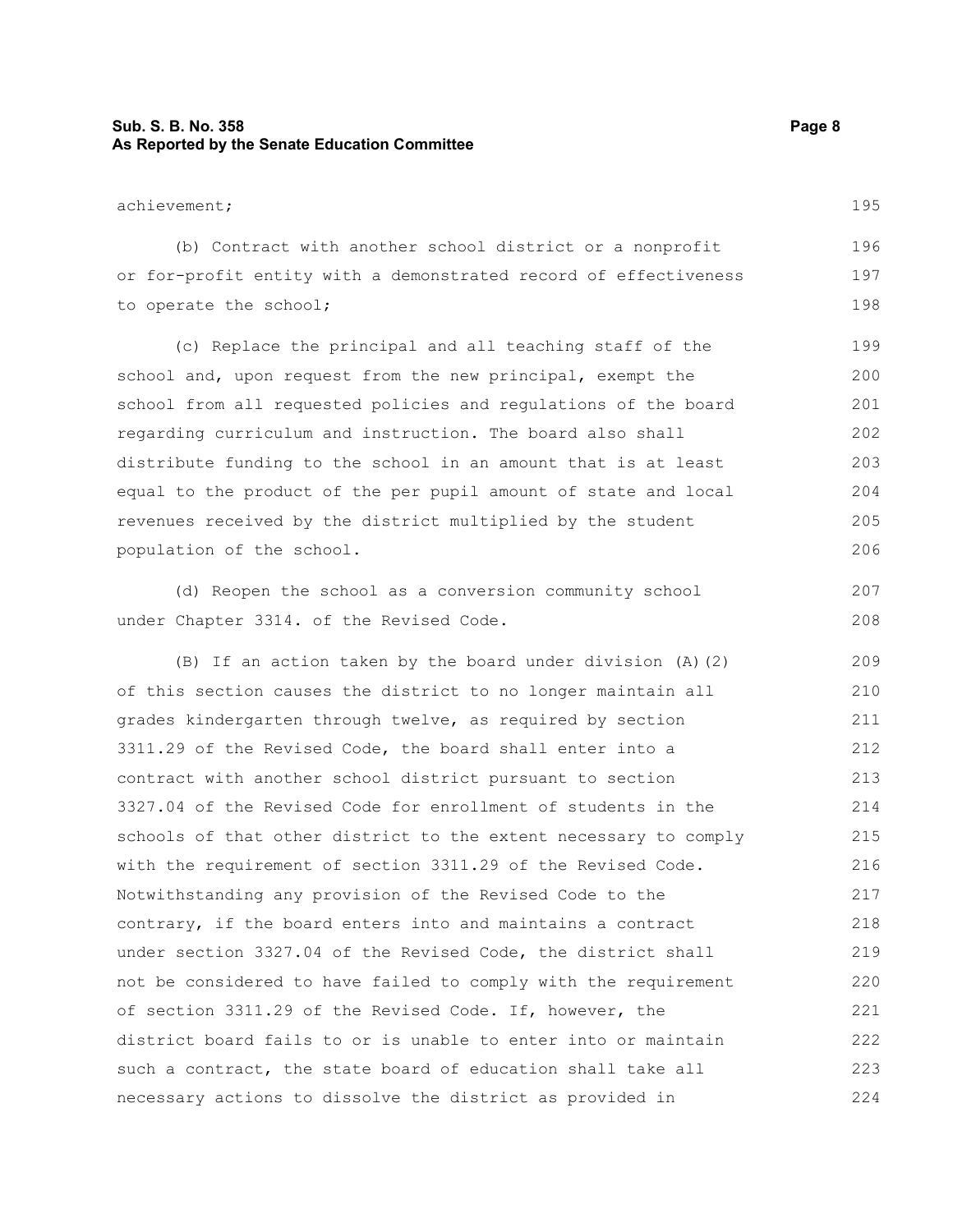### **Sub. S. B. No. 358 Page 9 As Reported by the Senate Education Committee**

#### division (A) of section 3311.29 of the Revised Code. 225

| (C) <del>If a particular school is required to restructure</del>      | 226 |
|-----------------------------------------------------------------------|-----|
| under this section and a petition with respect to that same-          | 227 |
| school has been filed and verified under divisions (B) and (C)-       | 228 |
| of section 3302.042 of the Revised Code, the provisions of that-      | 229 |
| section and the petition filed and verified under it shall-           | 230 |
| prevail over the provisions of this section and the school shall-     | 231 |
| be restructured under that section. However, if division (D)(1), -    | 232 |
| $(2)$ , or $(3)$ of section 3302.042 of the Revised Code also applies | 233 |
| to the school, the school shall be subject to restructuring-          | 234 |
| under this section and not section 3302.042 of the Revised Code.      | 235 |
| If the provisions of this section conflict in any way with            | 236 |
| the requirements of federal law, federal law shall prevail over       | 237 |
| the provisions of this section.                                       | 238 |
| (D) If a school is restructured under this section,                   | 239 |
| section 3302.042 or 3302.10 of the Revised Code, or federal law,      | 240 |
| the school shall not be required to restructure again under           | 241 |
| state law for three consecutive years after the implementation        | 242 |
| of that prior restructuring.                                          | 243 |
|                                                                       |     |

**Sec. 3302.17.** (A) Any school building operated by a city, exempted village, or local school district, or a community school established under Chapter 3314. of the Revised Code is eligible to initiate the community learning center process as prescribed by this section. 244 245 246 247 248

(B) Beginning with the 2015-2016 school year, each district board of education or community school governing authority may initiate a community learning center process for any school building to which this section applies under its control. 249 250 251 252 253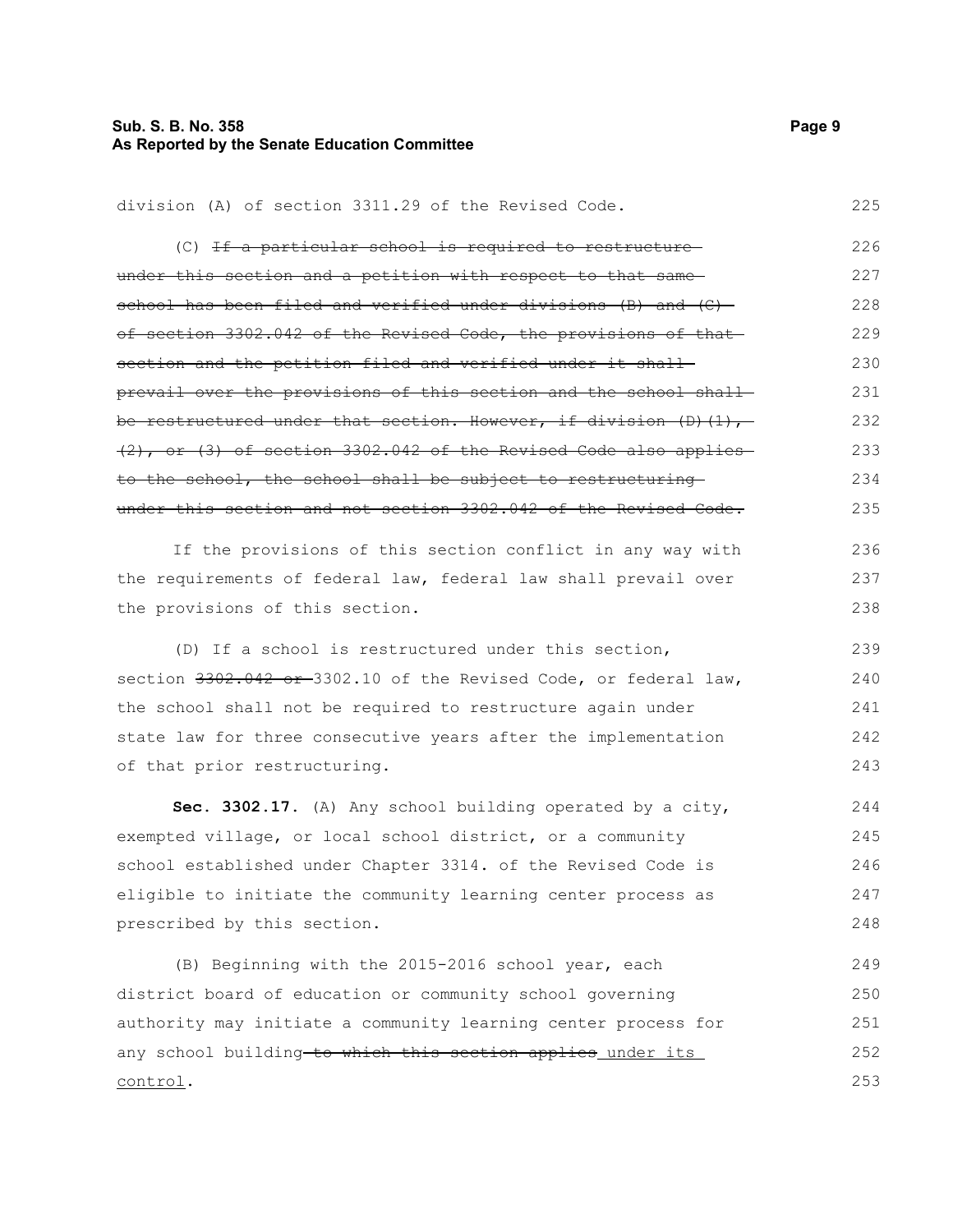#### **Sub. S. B. No. 358 Page 10 As Reported by the Senate Education Committee**

First, the board or governing authority shall conduct a public information hearing at each school building to which this section applies that district board or school governing authority selects to inform the community of the community learning center process. The board or governing authority may do all of the following with regard to the public information hearing: (1) Announce the meeting not less than forty-five days in advance at the school and on the school's or district's web sites and using tools to ensure effective communication with individuals with disabilities; (2) Schedule the meeting for an evening or weekend time; (3) Provide interpretation services and written materials in all languages spoken by five per cent or more of the students enrolled in the school; (4) Provide child care services for parents attending the meeting; (5) Provide parents, students, teachers, nonteaching employees, and community members with the opportunity to speak at the meeting; (6) Comply with section 149.43 of the Revised Code. In preparing for the public information hearing, the board or governing authority shall ensure that information about the hearing is broadly distributed throughout the community. The board or governing authority may enter into an agreement with any civic engagement organizations, community organizations, or employee organizations to support the 254 255 256 257 258 259 260 261 262 263 264 265 266 267 268 269 270 271 272 273 274 275 276 277 278 279 280

281

implementation of the community learning center process.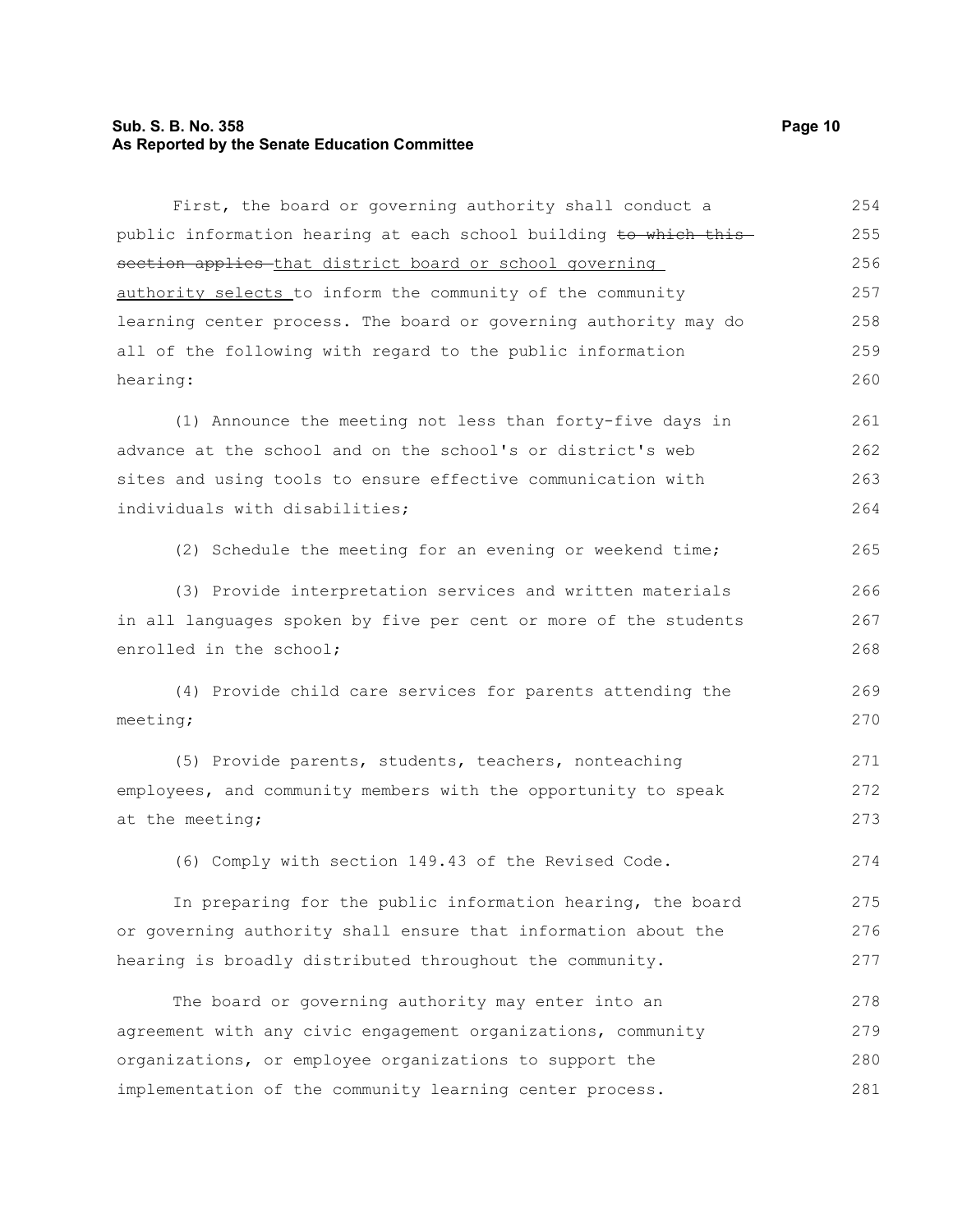#### **Sub. S. B. No. 358 Page 11 As Reported by the Senate Education Committee**

The board or governing authority shall conduct a follow-up hearing at least once annually until action is further taken under the section with respect to the school building or until the conditions described in division (A) of this section no longer apply to the school building. 282 283 284 285 286

(C) Not sooner than forty-five days after the first public information hearing, the board or governing authority shall conduct an election, by paper ballot, to initiate the process to become a community learning center. Only parents or guardians of students enrolled in the school and students enrolled in a different school operated by a joint vocational school district but are otherwise entitled to attend the school, and teachers and nonteaching employees who are assigned to the school may vote in the election.

The board or governing authority shall distribute the ballots by mail and shall make copies available at the school and on the web site of the school. The board or governing authority also may distribute the ballots by directly giving ballots to teachers and nonteaching employees and sending home ballots with every student enrolled in the school building.

(D) The board or governing authority shall initiate the transition of the building to a community learning center if the results of the election held under division (C) of this section are as follows:

(1) At least fifty per cent of parents and guardians of students enrolled in the eligible school building and students enrolled in a different building operated by a joint vocational school district but who are entitled to attend the school cast ballots by a date set by the board or governing authority, and of those ballots at least sixty-seven per cent are in favor of 306 307 308 309 310 311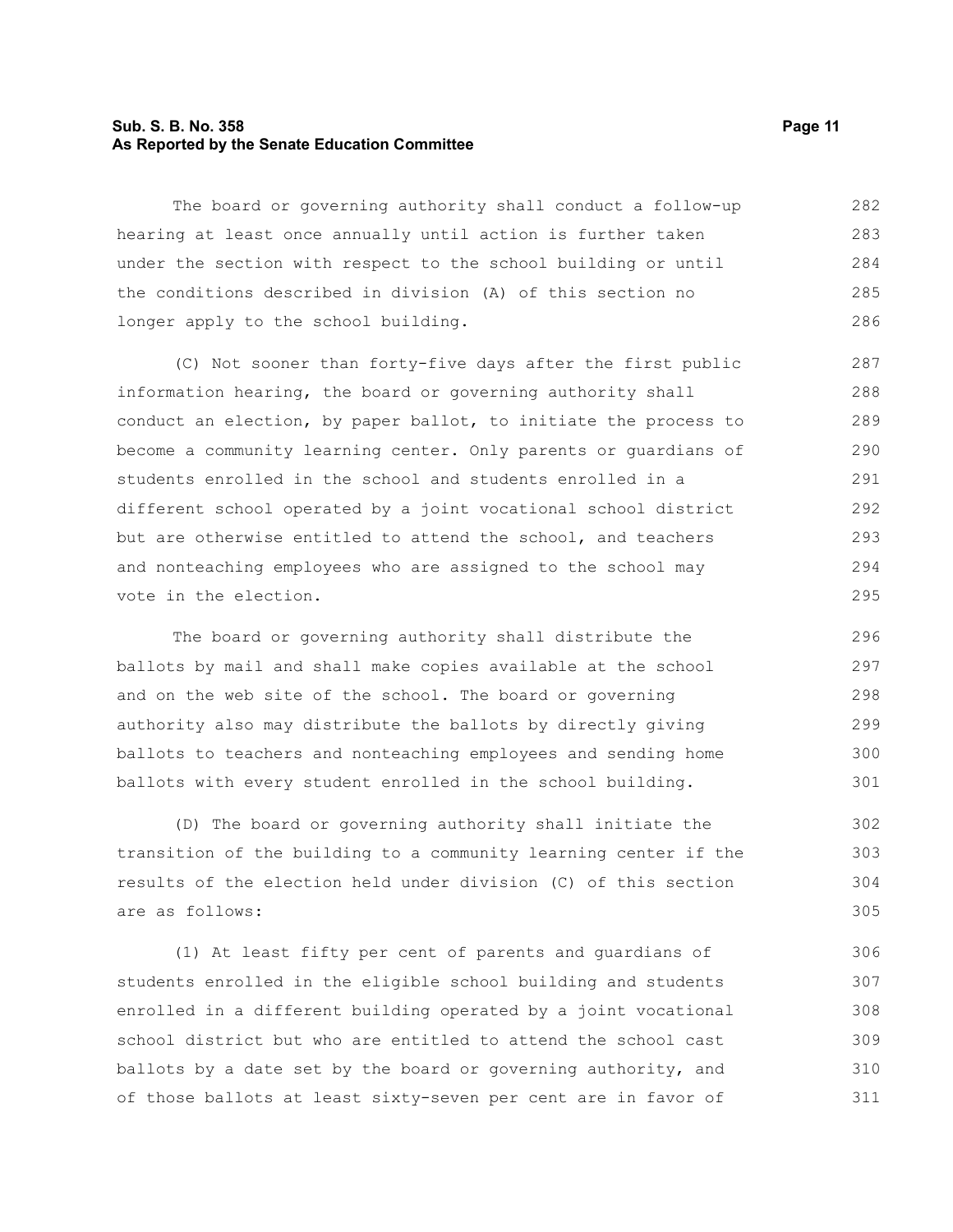### **Sub. S. B. No. 358 Page 12 As Reported by the Senate Education Committee**

#### initiating the process; and

(2) At least fifty per cent of teachers and nonteaching employees who are assigned to the school cast ballots by a date set by the board or governing authority, and of those ballots at least sixty-seven per cent are in favor of initiating the process. 313 314 315 316 317

(E) If a community learning center process is initiated under this section, the board or governing authority shall create a school action team under section 3302.18 of the Revised Code. Within four months upon selection, the school action team shall conduct and complete, in consultation with community partners, a performance audit of the school and review, with parental input, the needs of the school with regard to restructuring under section  $3302.10<sub>7</sub>$  or  $3302.12<sub>7</sub>$  or  $3302.042$  of the Revised Code, or federal law. 318 319 320 321 322 323 324 325 326

The school action team shall provide quarterly updates of its work in a public hearing that complies with the same specifications prescribed in division (B) of this section. 327 328 329

(F) Upon completion of the audit and review, the school action team shall present its findings at a public hearing that complies with the same specifications prescribed in division (B) of this section. After the school action team presents its findings at the public hearing, it shall create a community learning center improvement plan that designates appropriate interventions, which may be based on the recommendations developed by the department under division (H)(1)(b) of this section. 330 331 332 333 334 335 336 337 338

If there is a federally mandated school improvement planning process, the team shall coordinate its work with that 339 340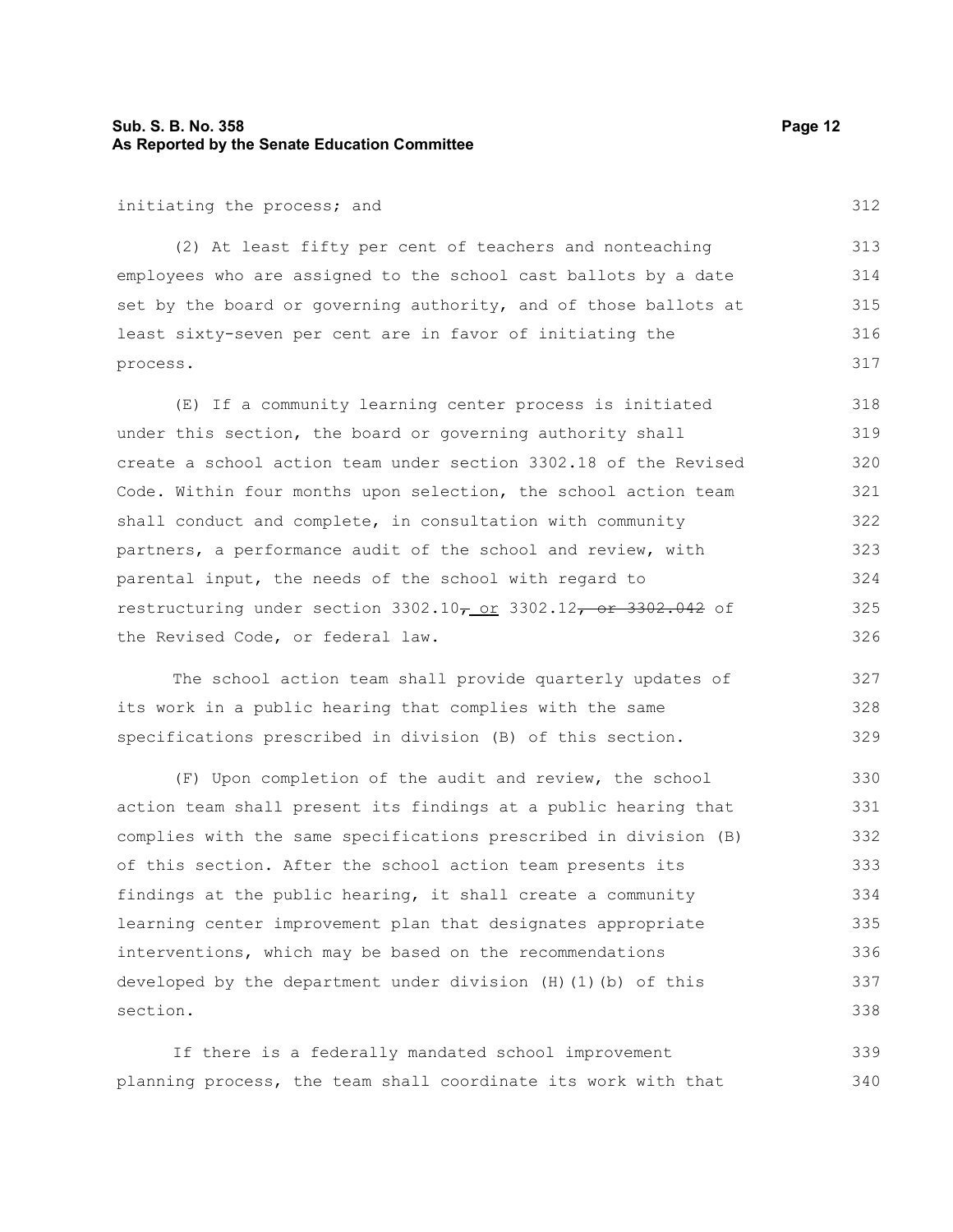### **Sub. S. B. No. 358 Page 13 As Reported by the Senate Education Committee**

plan. The school action team shall approve the plan by a majority vote. (G) Upon approval of the plan by the school action team, the team shall submit the community learning center improvement plan to the same individuals described in division (C) of this section. Ballots shall be distributed and an election shall be conducted in the same manner as indicated under that division. The school action team shall submit the plan to the 341 342 343 344 345 346 347 348 349

district board of education or community school governing authority, if the results of the election under division (G) of this section are as follows: 350 351 352

(1) At least thirty per cent of parents and guardians of students enrolled in the eligible school building and students enrolled in a different building operated by a joint vocational school district but who are entitled to attend the school cast ballots by a date set by the board or governing authority, and of those ballots at least fifty per cent are in favor of initiating the process; and

(2) At least thirty per cent of teachers and nonteaching employees who are assigned to the school cast ballots by a date set by the board or governing authority, and of those ballots at least fifty per cent are in favor of initiating the process.

The board or governing authority shall evaluate the plan and determine whether to adopt it. The board or governing authority shall adopt the plan in full or adopt portions of the plan. If the board or governing authority does not adopt the plan in full, it shall provide a written explanation of why portions of the plan were rejected. 364 365 366 367 368 369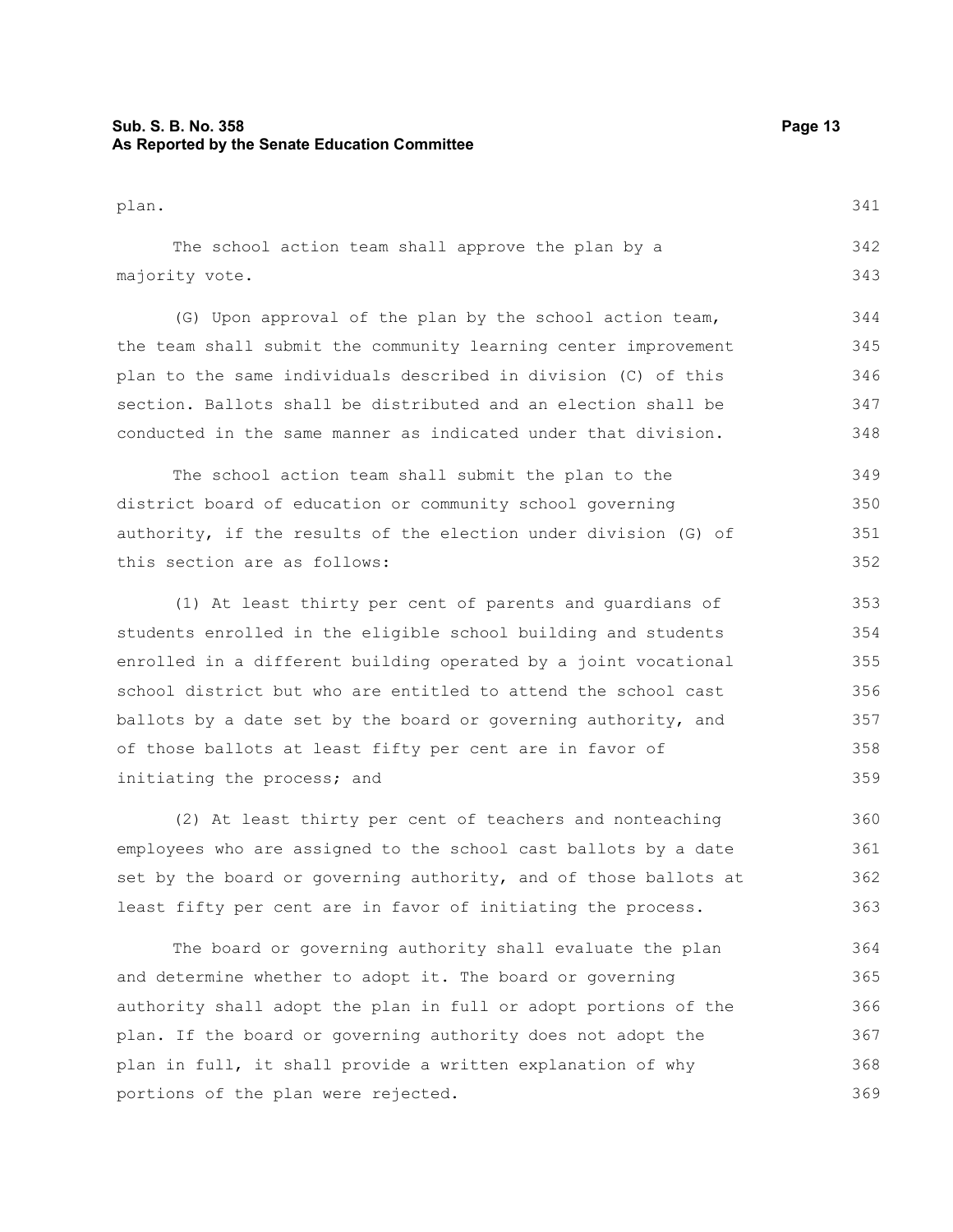#### **Sub. S. B. No. 358 Page 14 As Reported by the Senate Education Committee**

(H)(1) The department shall do all of the following with respect to this section: (a) Adopt rules regarding the elections required under this section; (b) Develop appropriate interventions for a community learning center improvement plan that may be used by a school action team under division (F) of this section; (c) Publish a menu of programs and services that may be offered by community learning centers. The information shall be posted on the department's web site. To compile this information the department shall solicit input from resource coordinators of existing community learning centers+. (d) Provide information regarding implementation of comprehensive community-based programs and supportive services including the community learning center model to school buildings meeting any of the following conditions: (i) The building is in improvement status as defined by the "No Child Left Behind Act of 2001" or under an agreement between the Ohio department of education and the United States secretary of education. (ii) The building is a secondary school that is among the lowest achieving fifteen per cent of secondary schools statewide, as determined by the department. (iii) The building is a secondary school with a graduation rate of sixty per cent or lower for three or more consecutive years. 370 371 372 373 374 375 376 377 378 379 380 381 382 383 384 385 386 387 388 389 390 391 392 393 394 395

(iv) The building is a school that the department determines is persistently low-performing. 396 397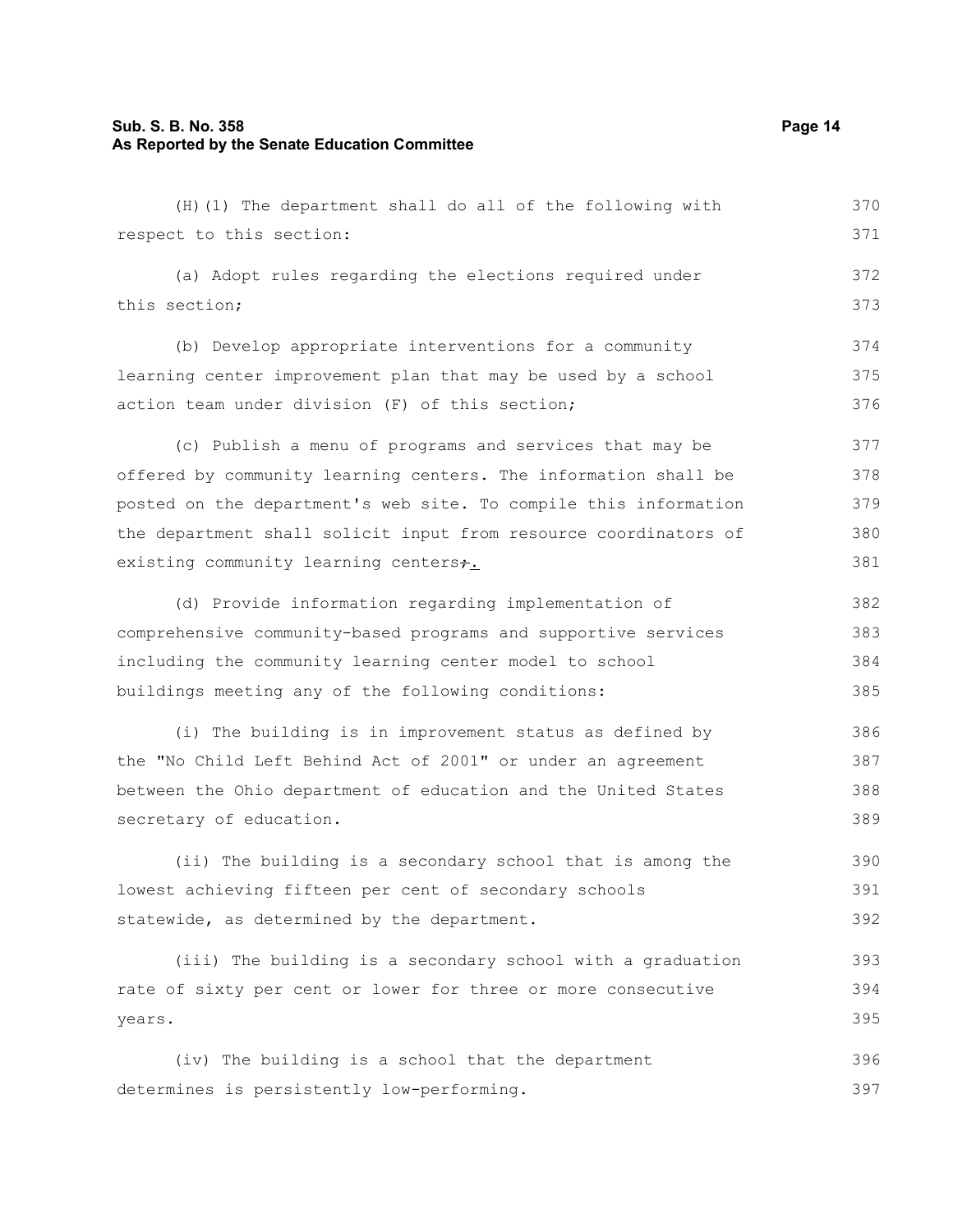### **Sub. S. B. No. 358 Page 15 As Reported by the Senate Education Committee**

(2) The department may do the following with respect to this section: (a) Provide assistance, facilitation, and training to school action teams in the conducting of the audit required under this section; (b) Provide opportunities for members of school action teams from different schools to share school improvement strategies with parents, teachers, and other relevant stakeholders in higher performing schools; (c) Provide financial support in a school action team's planning process and create a grant program to assist in the implementation of a qualified community learning center plan. (I) Notwithstanding any provision to the contrary in Chapter 4117. of the Revised Code, the requirements of this section prevail over any conflicting provisions of a collective bargaining agreement entered into on or after-the effective dateof this section October 15, 2015. However, the board or governing authority and the teachers' labor organization may negotiate additional factors to be considered in the adoption of a community learning center plan. **Section 2.** That existing sections 3302.036, 3302.12, and 3302.17 of the Revised Code are hereby repealed. **Section 3.** That section 3302.042 of the Revised Code is hereby repealed. **Section 4.** That Section 12 of H.B. 164 of the 133rd General Assembly be amended to read as follows: **Sec. 12.** (A) As used in this section: (1) "End-of-course examination" means an end-of-course 398 399 400 401 402 403 404 405 406 407 408 409 410 411 412 413 414 415 416 417 418 419 420 421 422 423 424 425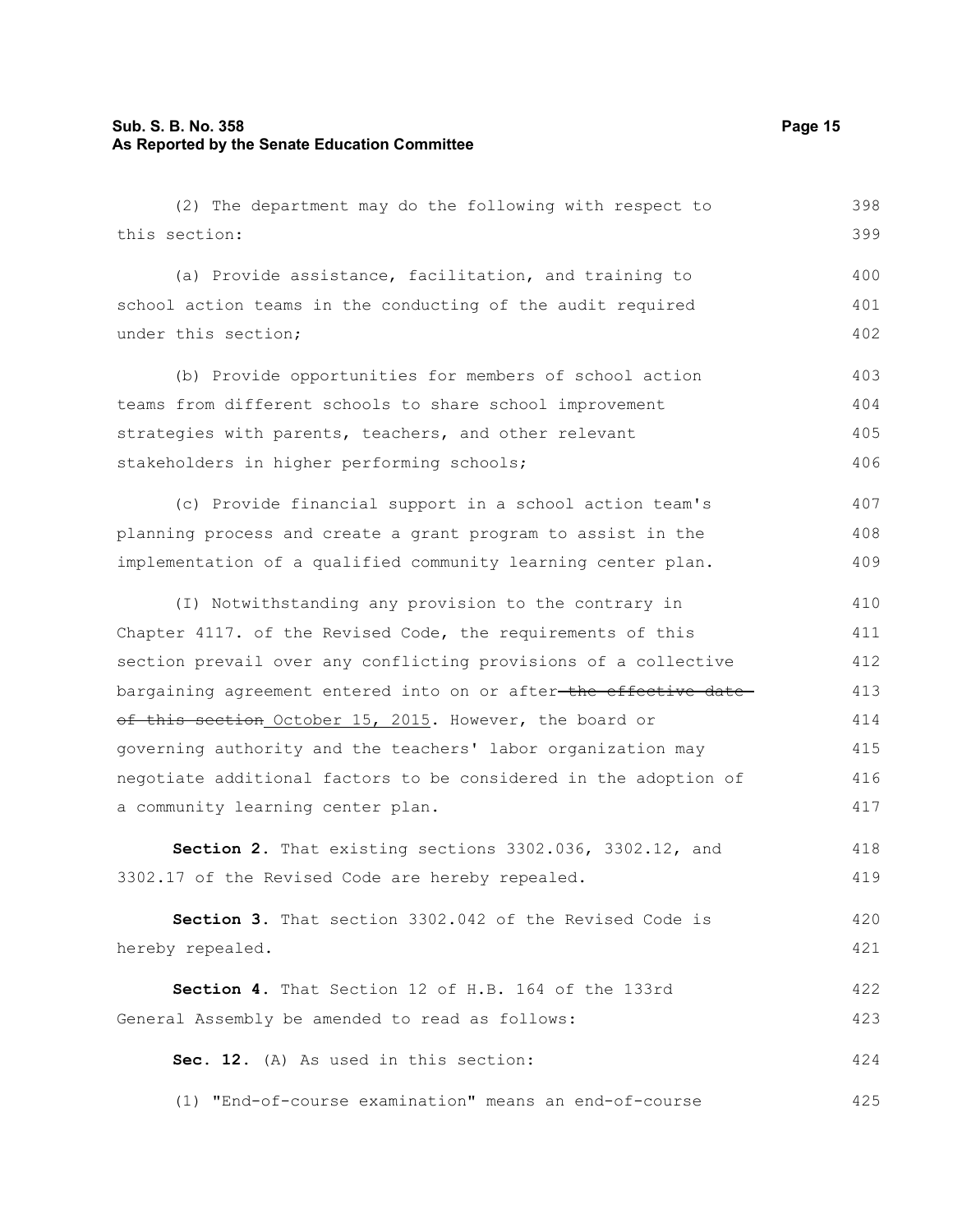| examination prescribed under section 3301.0712 of the Revised | 426 |
|---------------------------------------------------------------|-----|
| Code.                                                         | 427 |
| (2) "District or school" means any of the following:          | 428 |
| (a) A city, local, exempted village, or joint vocational      | 429 |
| school district;                                              | 430 |
| (b) A community school established under Chapter 3314. of     | 431 |
| the Revised Code;                                             | 432 |
| (c) A STEM school established under Chapter 3326. of the      | 433 |
| Revised Code;                                                 | 434 |
| (d) A college-preparatory boarding school established         | 435 |
| under Chapter 3328. of the Revised Code;                      | 436 |
| (e) The State School for the Deaf;                            | 437 |
| (f) The State School for the Blind;                           | 438 |
| (g) A chartered nonpublic school.                             | 439 |
| (3) "Qualifying course" means a course associated with an     | 440 |
| end-of-course examination.                                    | 441 |
| (4) "Qualifying student" means a student to whom any of       | 442 |
| the following apply:                                          | 443 |
| (a) The student is being quarantined.                         | 444 |
| (b) The student or a member of the student's family is        | 445 |
| medically compromised and the student cannot attend school or | 446 |
| another physical location outside of the home for testing.    | 447 |
| (c) The student resides in a geographic area that is          | 448 |
| subject to an order issued by the Governor, the Department of | 449 |
| Health, or the board of health of a city or general health    | 450 |
| district that requires all persons in that area to remain in  | 451 |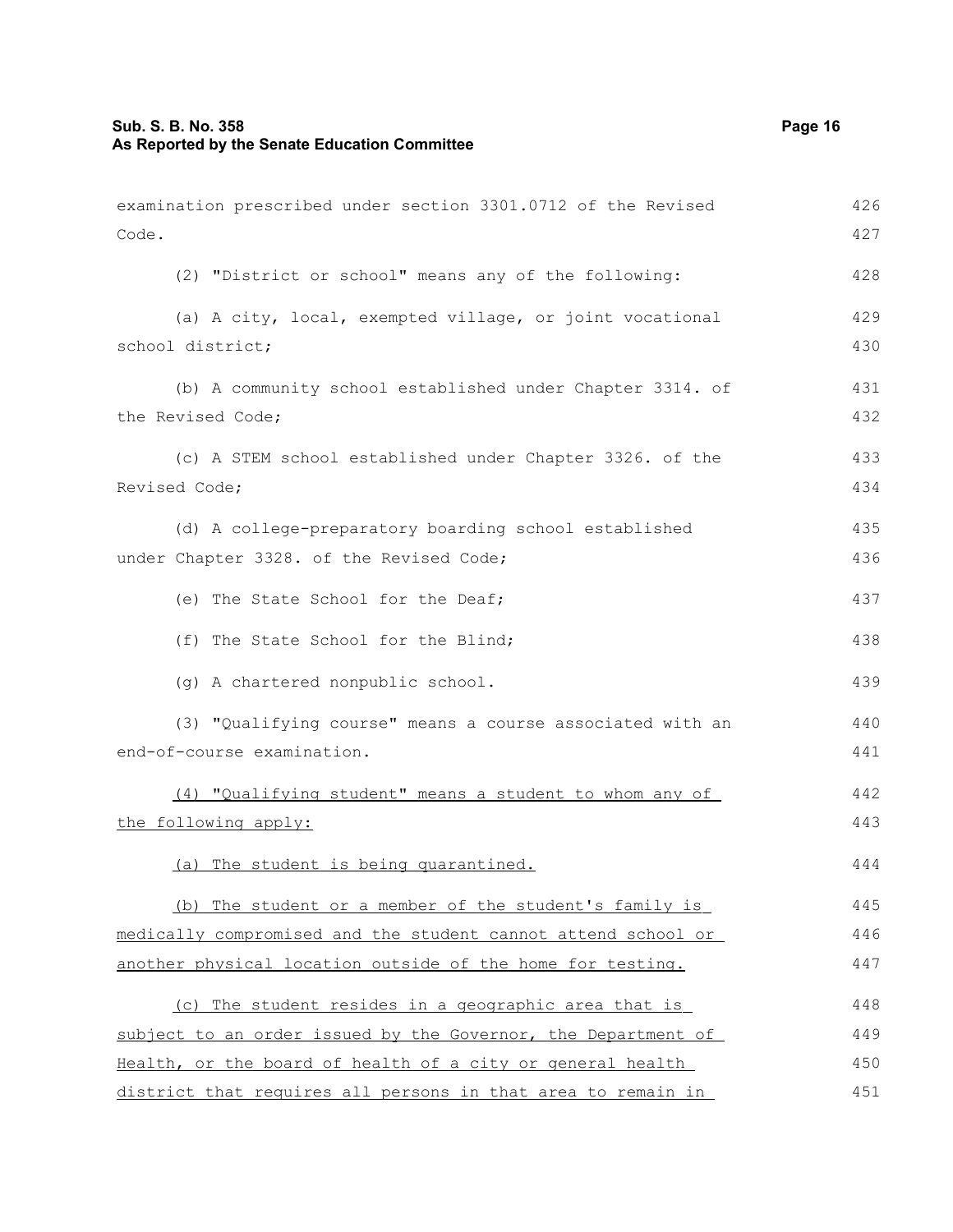### **Sub. S. B. No. 358 Page 17 As Reported by the Senate Education Committee**

#### their residences.

 (d) The student is receiving instruction primarily through a remote learning model up through the deadline for the end-ofcourse examination, and the examination cannot be administered remotely. 453 454 455 456

(B) Notwithstanding anything to the contrary in sections 3313.618 and 3313.6114 of the Revised Code, a student who was scheduled to take or retake an end-of-course examination in the 2019-2020 or 2020-2021 school year, but did not do so because the administration of that examination was canceled or because the student was a qualifying student, may use the student's final course grade in the course associated with that examination in lieu of a score on the examination to satisfy conditions for a high school diploma prescribed under sections 3313.618 and 3313.6114 of the Revised Code. A student who was scheduled to take the end-of-course examination for the first time in the 2019-2020 or 2020-2021 school year may use the final course grade for the qualifying course that the student completed in that school year, while a student who was scheduled to retake the examination in the 2019-2020 or 2020-2021 school year may use a final course grade for a qualifying course that the student completed in the 2019-2020 or 2020-2021 school year or a prior school year. For the purposes of determining whether a student satisfies a condition, a final course grade shall be equivalent to a level of skill prescribed under division (B)(5) (a) of section 3301.0712 of the Revised Code or a competency score prescribed under division (B)(10) of that section, as follows: 457 458 459 460 461 462 463 464 465 466 467 468 469 470 471 472 473 474 475 476 477 478 479

(1) Any "A" letter grade shall be equivalent to an advanced level of skill. 480 481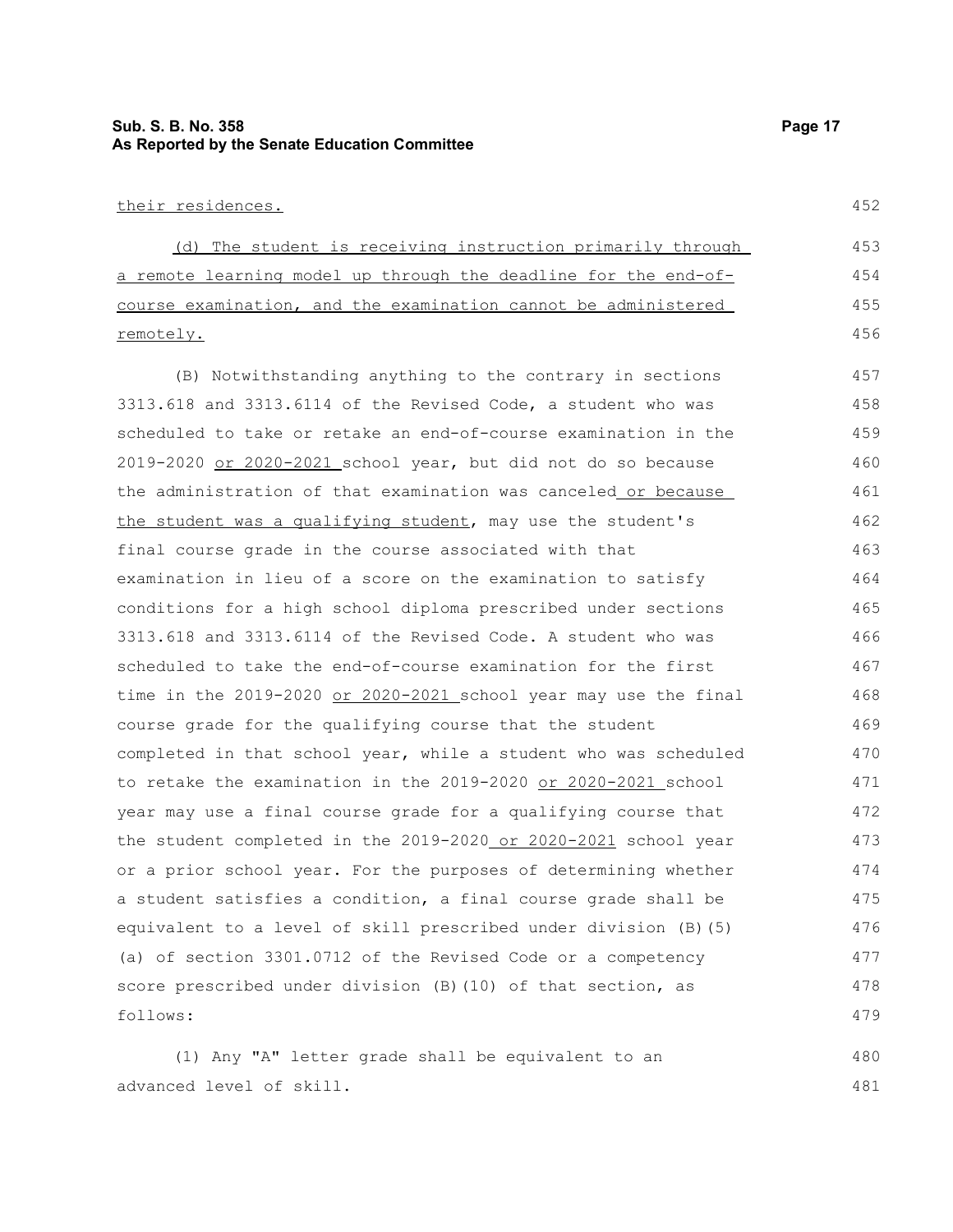# **Sub. S. B. No. 358** Page 18 **As Reported by the Senate Education Committee**

| (2) Any "B" letter grade shall be equivalent to an               | 482 |
|------------------------------------------------------------------|-----|
| accelerated level of skill.                                      | 483 |
| (3) Any "C" letter grade shall be equivalent to a                | 484 |
| proficient level of skill.                                       | 485 |
| (4) Any "D" letter grade shall be equivalent to a basic          | 486 |
| level of skill.                                                  | 487 |
| (5) Any "F" letter grade shall be equivalent to a limited        | 488 |
| level of skill.                                                  | 489 |
| (6) Any "C" letter grade or higher shall be equivalent to        | 490 |
| a competency score.                                              | 491 |
| (7) In the case of a course that issues a pass or fail           | 492 |
| designation rather than a letter grade for a final course grade, | 493 |
| a fail designation shall be equivalent to an "F" letter grade    | 494 |
| and a limited level of skill. For a pass designation, the        | 495 |
| student's district or school shall determine which level of      | 496 |
| skill is equivalent to the student's performance in the course.  | 497 |
| A pass designation also shall be equivalent to a competency      | 498 |
| score.                                                           | 499 |
| (C) A student who completed a qualifying course in the           | 500 |
| 2019-2020 or 2020-2021 school year shall be deemed to have       | 501 |
| completed an administration of the end-of-course examination     | 502 |
| associated with that course for the purposes of determining      | 503 |
| whether that student may demonstrate competency in a subject     | 504 |
| area using one of the options prescribed under divisions (B) (1) | 505 |
| (a) to (c) of section 3313.618 of the Revised Code.              | 506 |
| (D) A student who completed a qualifying course in the           | 507 |
| 2019-2020 or 2020-2021 school year may elect to take the end-of- | 508 |
| course examination associated with that course in an             | 509 |
| administration of that examination in a subsequent school year.  | 510 |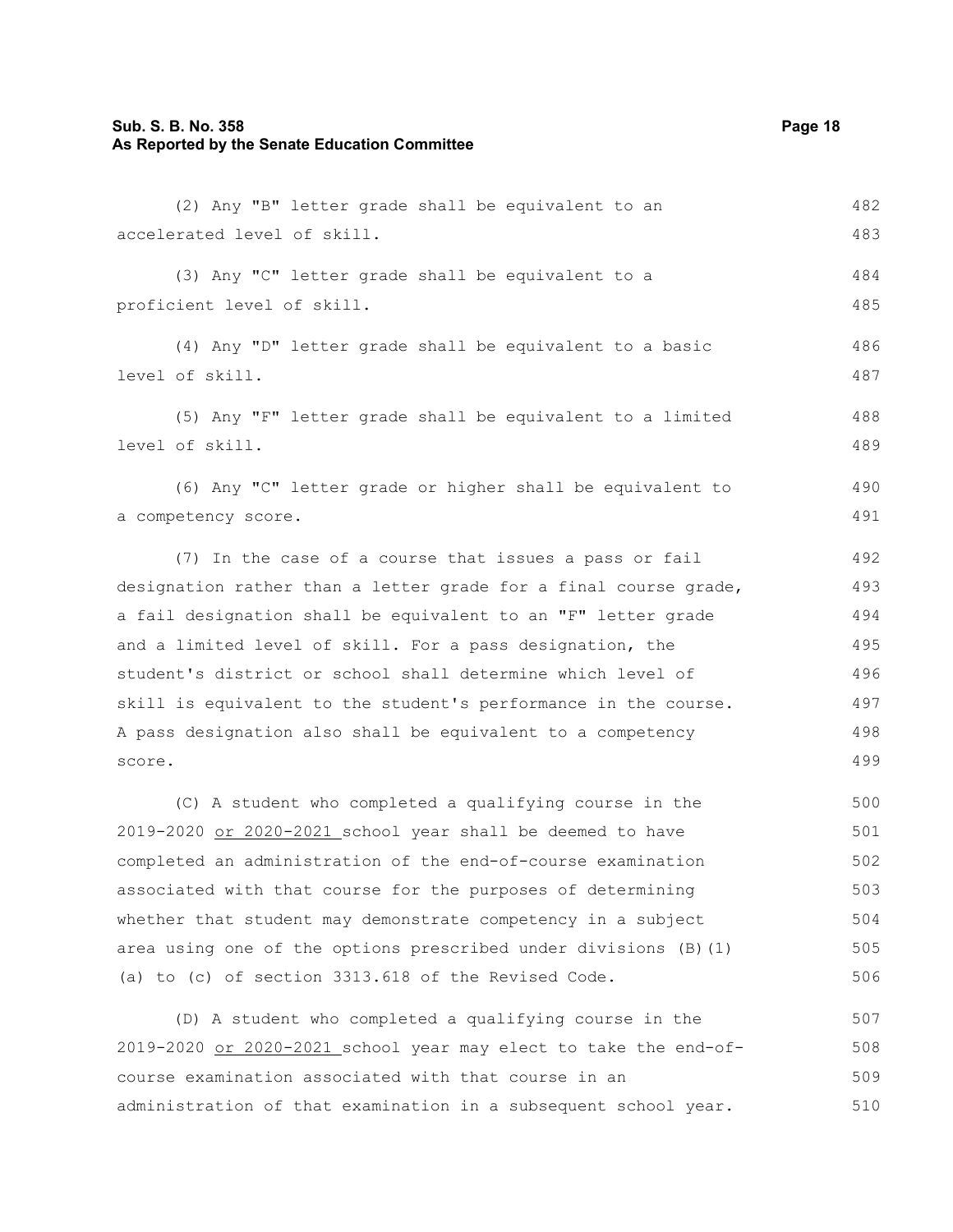#### **Sub. S. B. No. 358 Page 19 As Reported by the Senate Education Committee**

**Section 5.** That existing Section 12 of H.B. 164 of the 133rd General Assembly is hereby repealed. 511 512

**Section 6.** That Section 17 of H.B. 197 of the 133rd General Assembly (as amended by H.B. 164 of the 133rd General Assembly) be amended to read as follows: 513 514 515

**Sec. 17.** Notwithstanding anything in the Revised Code or Administrative Code to the contrary, for the 2019-2020 and 2020- 2021 school vear onlyyears only, except as otherwise provided in this section, due to the Director of Health's order undersection 3701.13 of the Revised Code "In re: Order the Closure of-All K-12 Schools in the State of Ohio" issued on March 14, 2020, or any local board of health order, and any extension of any order, based on the implications of COVID-19, all of the following apply: 516 517 518 519 520 521 522 523 524

 $(A)$  (1) Any  $(A)$  (1)(a) For the 2019-2020 school year only, any city, exempted village, local, joint vocational, or municipal school district, any community school established under Chapter 3314. of the Revised Code, any STEM school established under Chapter 3326. of the Revised Code, any chartered nonpublic school, and the State School for the Deaf and the State School for the Blind shall not be required to administer the assessments prescribed in sections 3301.0710, 3301.0711, 3301.0712, 3313.903, and 3314.017 of the Revised Code, including the Ohio English Language Proficiency Assessment administered to English learners pursuant to division (C)(3)(b) of section 3301.0711 of the Revised Code and the Alternate Assessment for Students with Significant Cognitive Disabilities prescribed in division (C)(1) of section 3301.0711 of the Revised Code. 525 526 527 528 529 530 531 532 533 534 535 536 537 538 539

(b) If a waiver from testing requirements prescribed under 540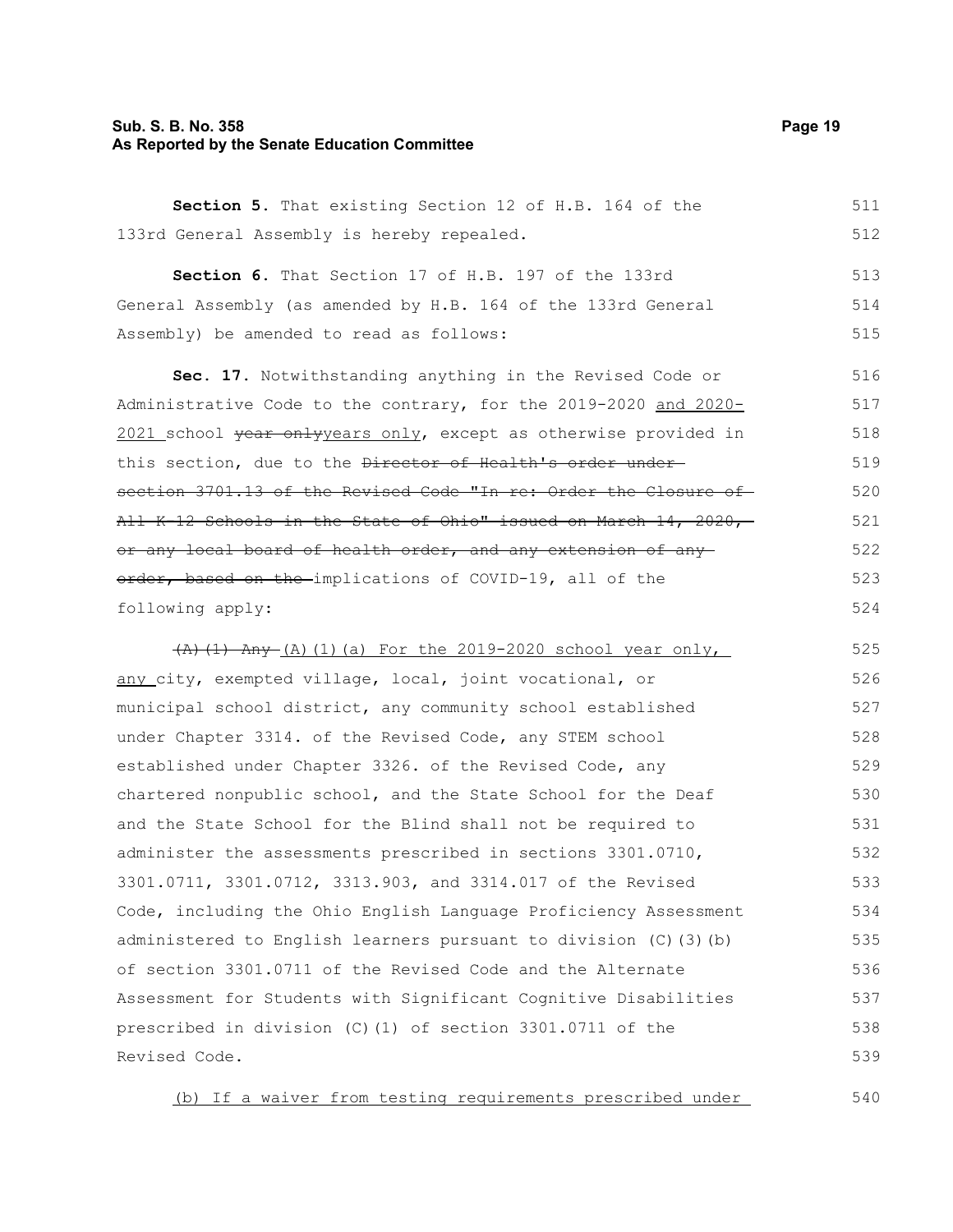#### **Sub. S. B. No. 358 Page 20 As Reported by the Senate Education Committee**

| federal law becomes available from the United States Secretary     | 541 |
|--------------------------------------------------------------------|-----|
| of Education for the 2020-2021 school year, the Superintendent     | 542 |
| of Public Instruction shall consult with stakeholders,             | 543 |
| including, but not limited to, the Buckeye Association of School   | 544 |
| Administrators, the Ohio School Boards Association, the Ohio       | 545 |
| Association of School Business Officials, the Ohio Education       | 546 |
| Association, the Ohio Federation of Teachers, the Ohio Parent      | 547 |
| Teacher Association, the Ohio Chamber of Commerce, and Ohio        | 548 |
| Excels, regarding whether to seek that waiver. After consulting    | 549 |
| with stakeholders, the state Superintendent may submit to the      | 550 |
| United States Secretary of Education a request for a waiver.       | 551 |
| (c) If the waiver described in division (A) (1) (b) of this        | 552 |
| section is granted, for the 2020-2021 school year only, no city,   | 553 |
| exempted village, local, joint vocational, or municipal school     | 554 |
| district, any community school established under Chapter 3314.     | 555 |
| of the Revised Code, any STEM school established under Chapter     | 556 |
| 3326. of the Revised Code, any chartered nonpublic school, and     | 557 |
| the State School for the Deaf and the State School for the Blind   | 558 |
| shall be required to administer any of the assessments described   | 559 |
| in division (A) (1) (a) of this section, except that districts and | 560 |
| schools shall administer the assessment prescribed under           | 561 |
| division (B) (1) of section 3301.0712 of the Revised Code.         | 562 |
| (2) Any chartered nonpublic school that has chosen to              | 563 |
|                                                                    |     |

administer assessments under section 3313.619 of the Revised Code that has not administered such assessments by March 17, 2020, shall not be required to administer those assessments for the 2019-2020 school year. In addition, any chartered nonpublic school that has chosen to administer assessments under section 3313.619 of the Revised Code shall not be required to administer those assessments for the 2020-2021 school year if the school elects not to administer assessments in accordance with division 564 565 566 567 568 569 570 571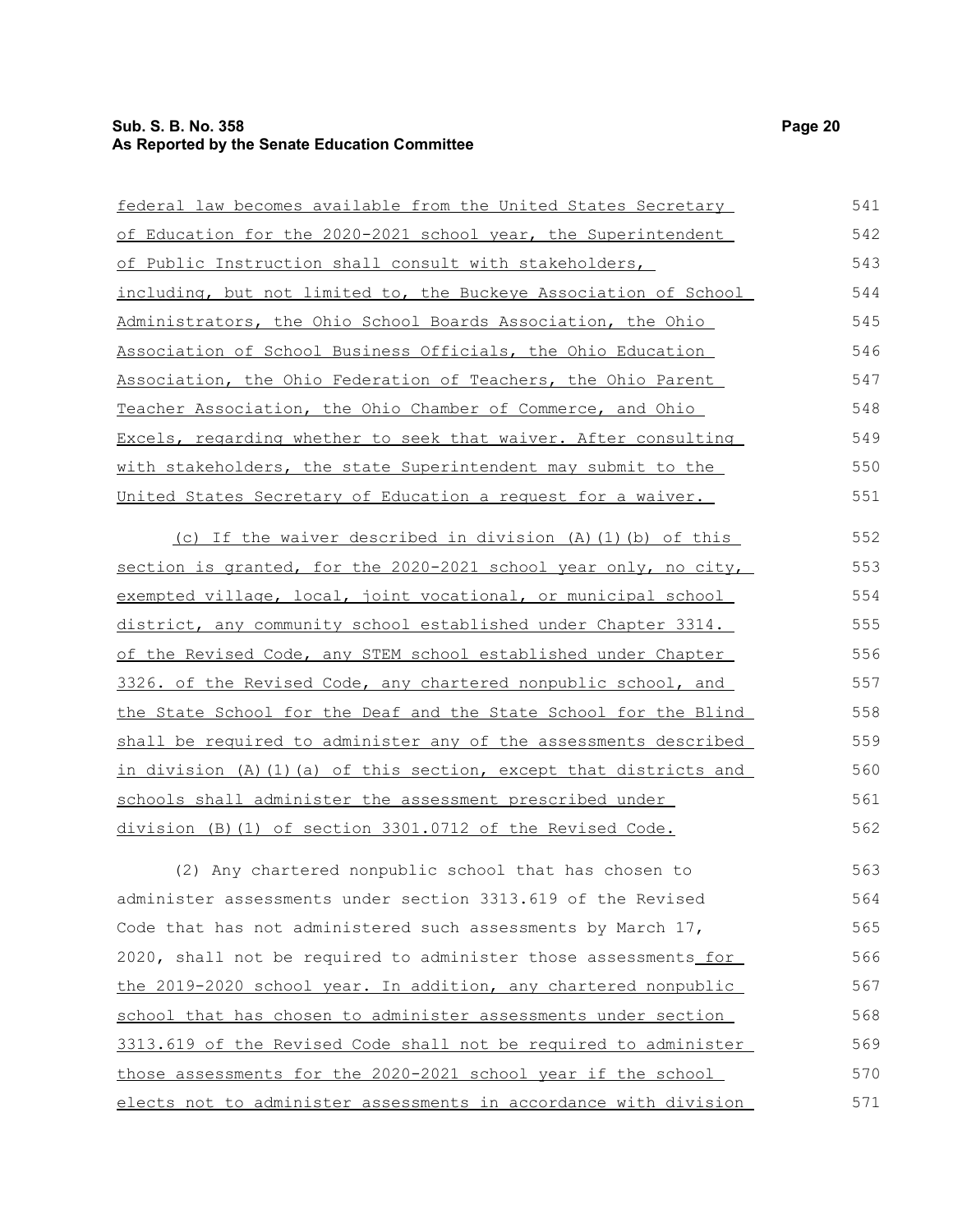#### **Sub. S. B. No. 358 Page 21 As Reported by the Senate Education Committee**

#### (A)(1)(c) of this section.

(3) The Department of Education shall not exclude any student to whom an assessment was not administered in the 2019- 2020 or 2020-2021 school year under division (A) of this section from counting in a district's or school's enrollment for the 2020-2021 or 2021-2022 school year pursuant to division (L)(3) of section 3314.08, division (E)(3) of section 3317.03, or division (C) of section 3326.37 of the Revised Code. 573 574 575 576 577 578 579

(4) If a student was not administered an assessment in the 2019-2020 or 2021-2022 school year under division (A) of this section, that school year shall not count in determining if the student is subject to withdrawal from a school pursuant to section 3313.6410 or 3314.26 of the Revised Code. 580 581 582 583 584

(5) No student who received a scholarship under the Educational Choice Scholarship Program under section 3310.03 or 3310.032 of the Revised Code, the Jon Peterson Special Needs Scholarship Program under section 3310.52 of the Revised Code, or the Pilot Project Scholarship Program under section 3313.975 of the Revised Code for the 2019-2020 or 2020-2021 school year shall be considered ineligible to renew that scholarship for the 2020-2021 or 2021-2022 school year solely because the student was not administered an assessment in the 2019-2020 or 2020-2021 school year under division (A) of this section. 585 586 587 588 589 590 591 592 593 594

(B)(1) The Department of Education shall not publish state report card ratings under section 3302.03, 3302.033, 3314.012, or 3314.017 of the Revised Code for the 2019-2020 and 2020-2021 school years nor shall the Department be required to submit preliminary data for the report cards by the thirty-first day of July  $-31$ , for 2020, and 2021, as required by those sections. Furthermore, the Department shall not assign an overall letter 595 596 597 598 599 600 601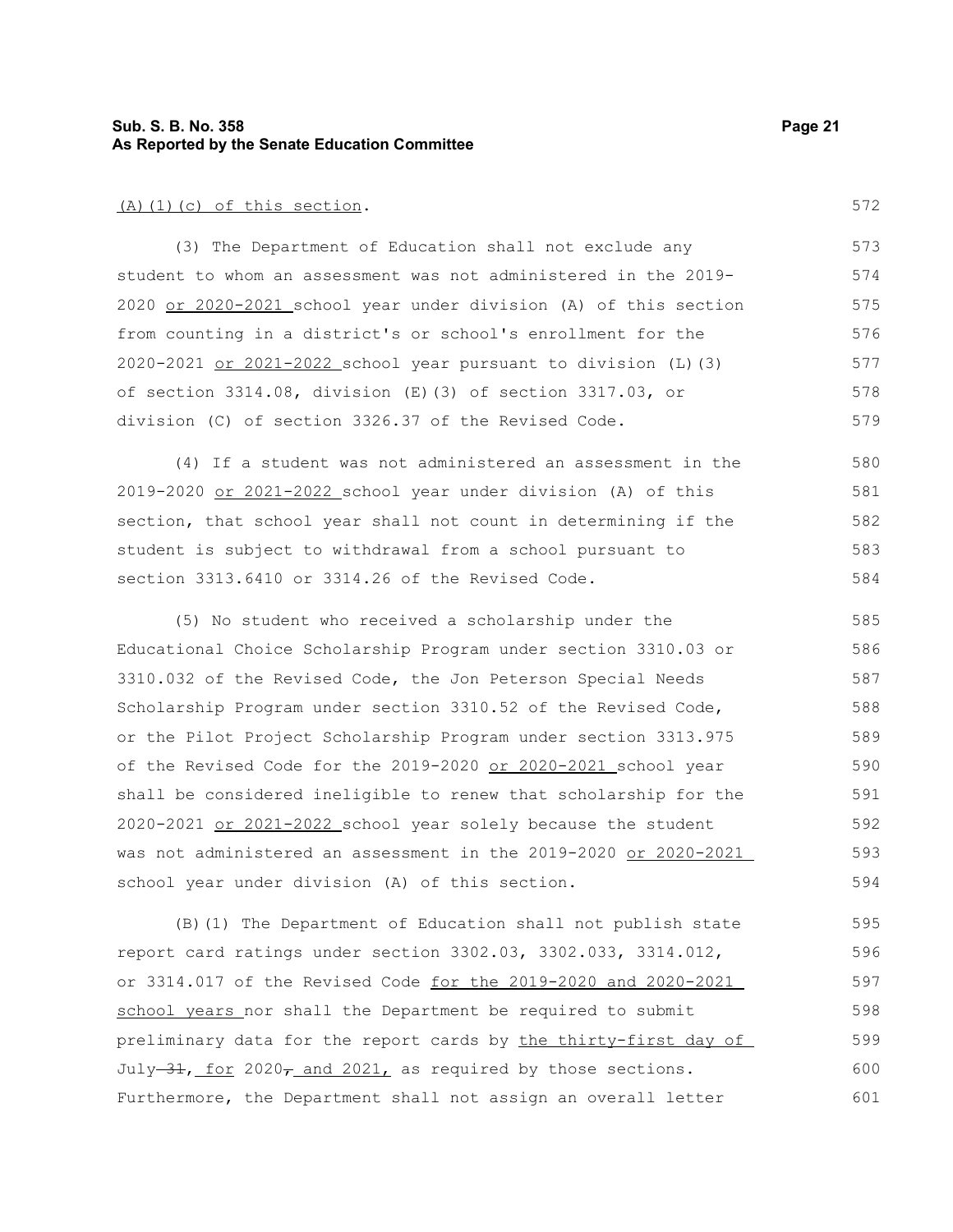#### **Sub. S. B. No. 358 Page 22 As Reported by the Senate Education Committee**

grade under division (C)(3) of section 3302.03 of the Revised Code for any school district or building, shall not assign an individual grade to any component prescribed under division (C) (3) of section 3302.03 of the Revised Code, shall not assign a grade to any measures under division (C)(1) of section 3302.03 of the Revised Code, and shall not rank school districts, community schools, or STEM schools under section 3302.21 of the Revised Code for the 2019-2020 and 2020-2021 school yearyears. 602 603 604 605 606 607 608 609

However, the Department shall report any data that it has regarding the performance of districts and buildings for the 2019-2020 school year by September 15, 2020, and for the 2020- 2021 school year, by September 15, 2021. 610 611 612 613

(2) The absence of report card ratings for the 2019-2020 and 2020-2021-school vear-years shall have no effect in determining sanctions or penalties, and shall not create a new starting point for determinations that are based on ratings over multiple years. The report card ratings of any previous or subsequent years shall be considered in determining whether a school district or building is subject to sanctions or penalties. If a school district or building was subject to any of the following penalties or sanctions in the 2019-2020 or 2020-2021 school year based on its report card rating for previous school years, those penalties or sanctions shall remain in effect for the 2020-2021, 2021-2022, and 2022-2023 school yearyears. Those penalties and sanctions include the following: 614 615 616 617 618 619 620 621 622 623 624 625 626

(a) Any restructuring provisions established under Chapter 3302. of the Revised Code, except as required under federal law; 627 628

(b) Provisions for the Columbus City School Pilot Project under section 3302.042 of the Revised Code; 629 630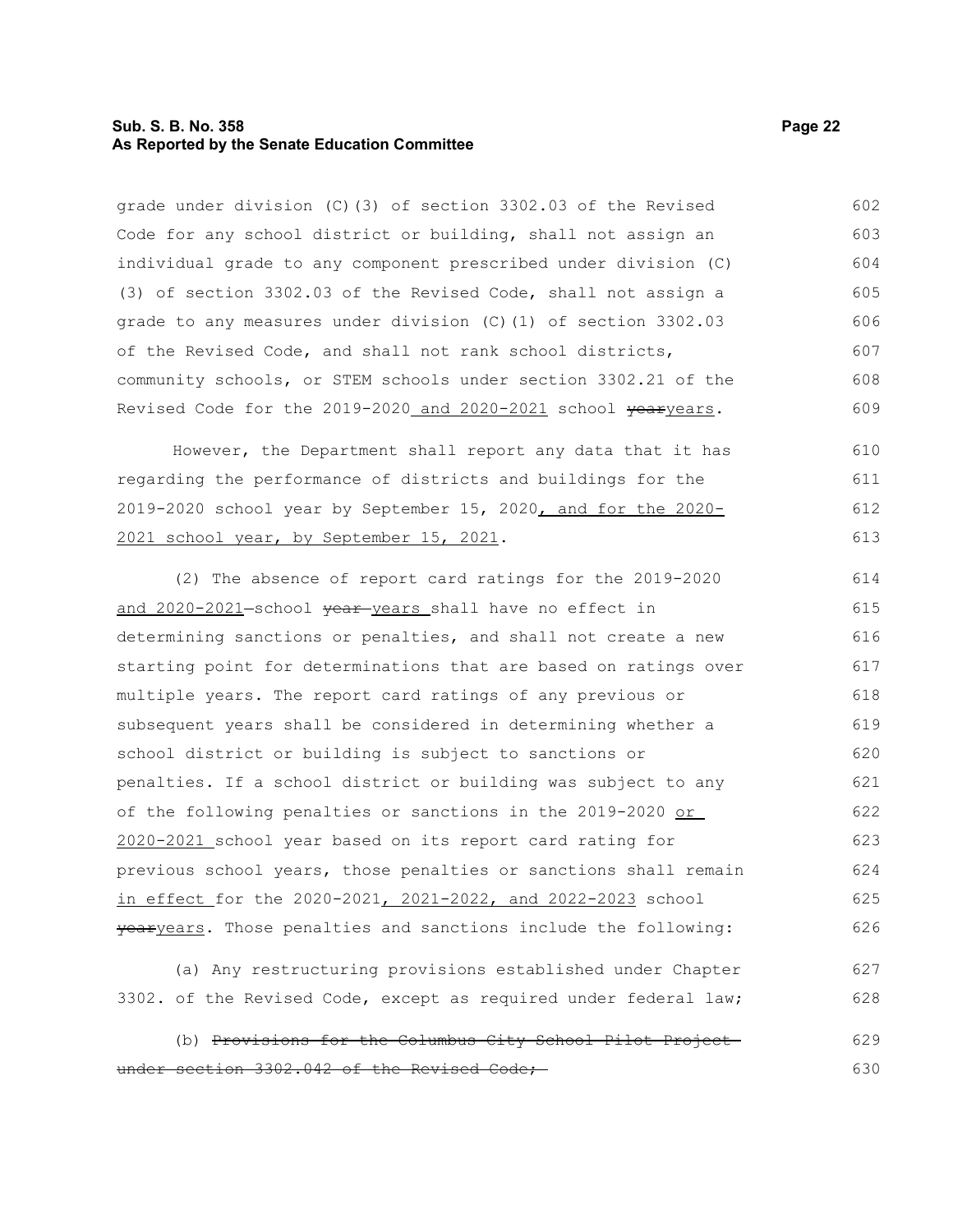### **Sub. S. B. No. 358 Page 23 As Reported by the Senate Education Committee**

| (e) Provisions for academic distress commissions under                      | 631 |
|-----------------------------------------------------------------------------|-----|
| section 3302.10 of the Revised Code. While a district subject to            | 632 |
| an academic distress commission prior to <del>-the effective date of</del>  | 633 |
| this section_March 27, 2020, shall be considered to be subject              | 634 |
| to an academic distress commission for the 2020-2021, 2021-2022,            | 635 |
| and 2022-2023 school <del>year</del> years, that year-those years shall not | 636 |
| be included for purposes of determining progressive consequences            | 637 |
| under divisions (H), $(I)$ , $(J)$ , $(K)$ , and $(L)$ of section 3302.10   | 638 |
| of the Revised Code that are in addition to those that were                 | 639 |
| being exercised by the chief executive officer during the 2019-             | 640 |
| 2020, 2020-2021, and 2021-2022 school vear years or for purposes            | 641 |
| of the appointment of a new board of education under division               | 642 |
| (K) of that section. Nothing in division (B) (2) (c) of this                | 643 |
| section shall be construed to limit the powers that the chief               | 644 |
| executive officer exercised under section 3302.10 of the Revised            | 645 |
| Code prior to the 2020-2021, 2021-2022, and 2022-2023 school                | 646 |
| <del>year</del> years.                                                      | 647 |
| <del>(d)</del> (c) Provisions prescribing new buildings where               | 648 |

(d) (c) Provisions prescribing new buildings where students are eligible for the Educational Choice Scholarships under section 3310.03 of the Revised Code; 649 650

(e) (d) Provisions defining "challenged school districts" in which new start-up community schools may be located, as prescribed in section 3314.02 of the Revised Code; 651 652 653

 $(f)$  (e) Provisions prescribing community school closure requirements under section 3314.35 or 3314.351 of the Revised Code; 654 655 656

(f) Provisions of state or federal law that identify school districts or buildings for comprehensive or targeted support and improvement or additional targeted support and improvement. Districts and buildings so identified shall 657 658 659 660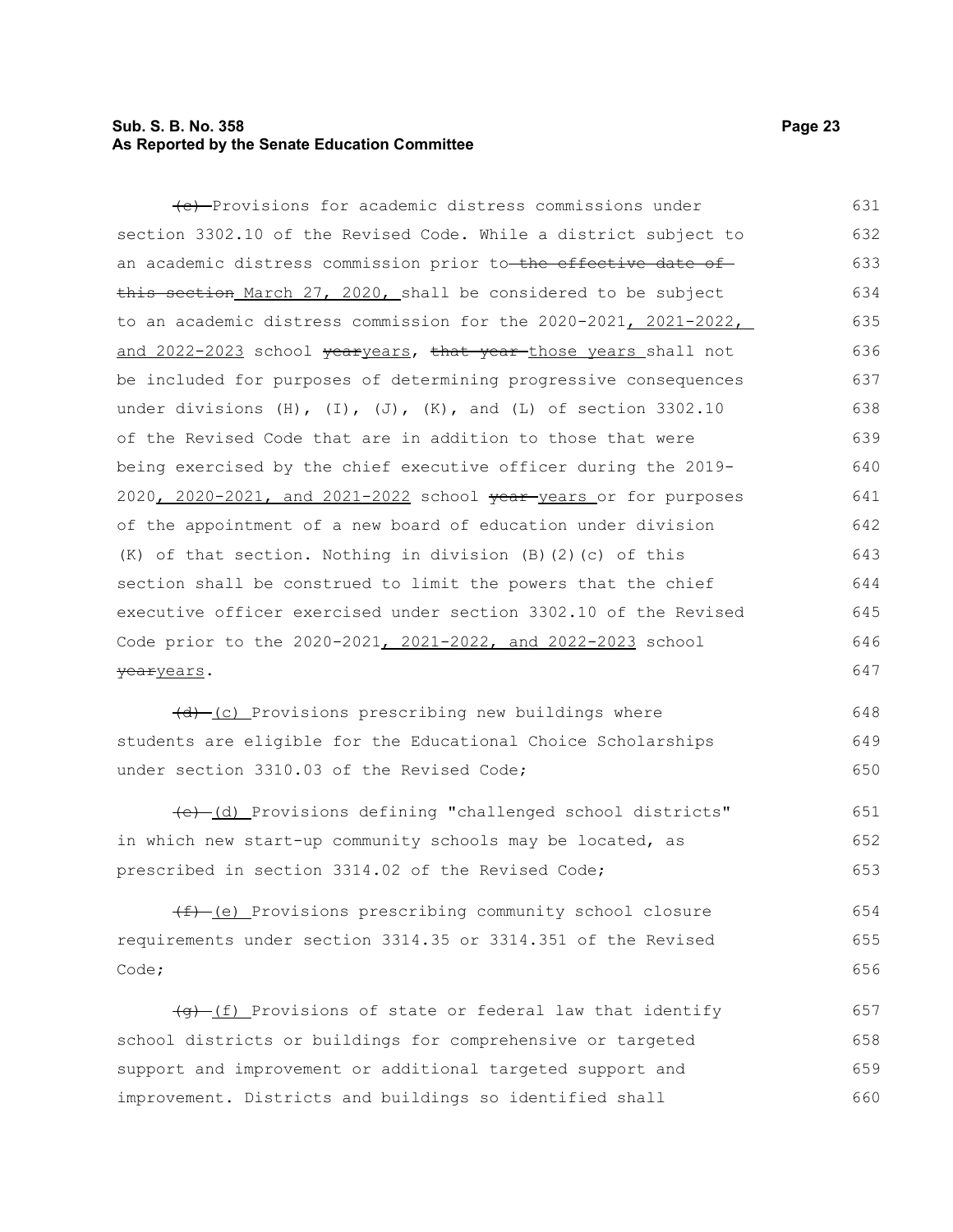#### **Sub. S. B. No. 358 Page 24 As Reported by the Senate Education Committee**

continue to receive supports and interventions consistent with their support and improvement plans in the 2020-2021, 2021-2022, and 2022-2023 school vearyears. 661 662 663

 $+h$  (q) Provisions that determine the conditions under which community schools may change sponsors under section 3314.034 of the Revised Code. 664 665 666

(C) No school district, community school, or STEM school and no chartered nonpublic school that is subject to section 3301.163 of the Revised Code shall retain a student in the third grade under that section or section 3313.608 of the Revised Code based solely on a student's academic performance in reading in the 2019-2020 or 2020-2021 school year unless the principal of the school building in which a student is enrolled and the student's reading teacher agree that the student is reading below grade level and is not prepared to be promoted to the fourth grade. 667 668 669 670 671 672 673 674 675 676

(D)(1) Division (D) of this section applies to any student who meets both of the following criteria:

(a) The student was enrolled in the twelfth grade in the 2019-2020 or 2020-2021 school year or was on track to graduate in the  $2019-2020$  or  $2020-2021$  school year, as determined by the school district or other public or chartered nonpublic school in which the student was enrolled, regardless of the graduation cohort in which the student is included.

(b) The student had not completed the requirements for a high school diploma under section 3313.61, 3313.612, or 3325.08 of the Revised Code or under Section 3 of H.B. 491 of the 132nd General Assembly, as of March 17, 2020. 685 686 687 688

(2) A city, exempted village, local, or municipal school

677 678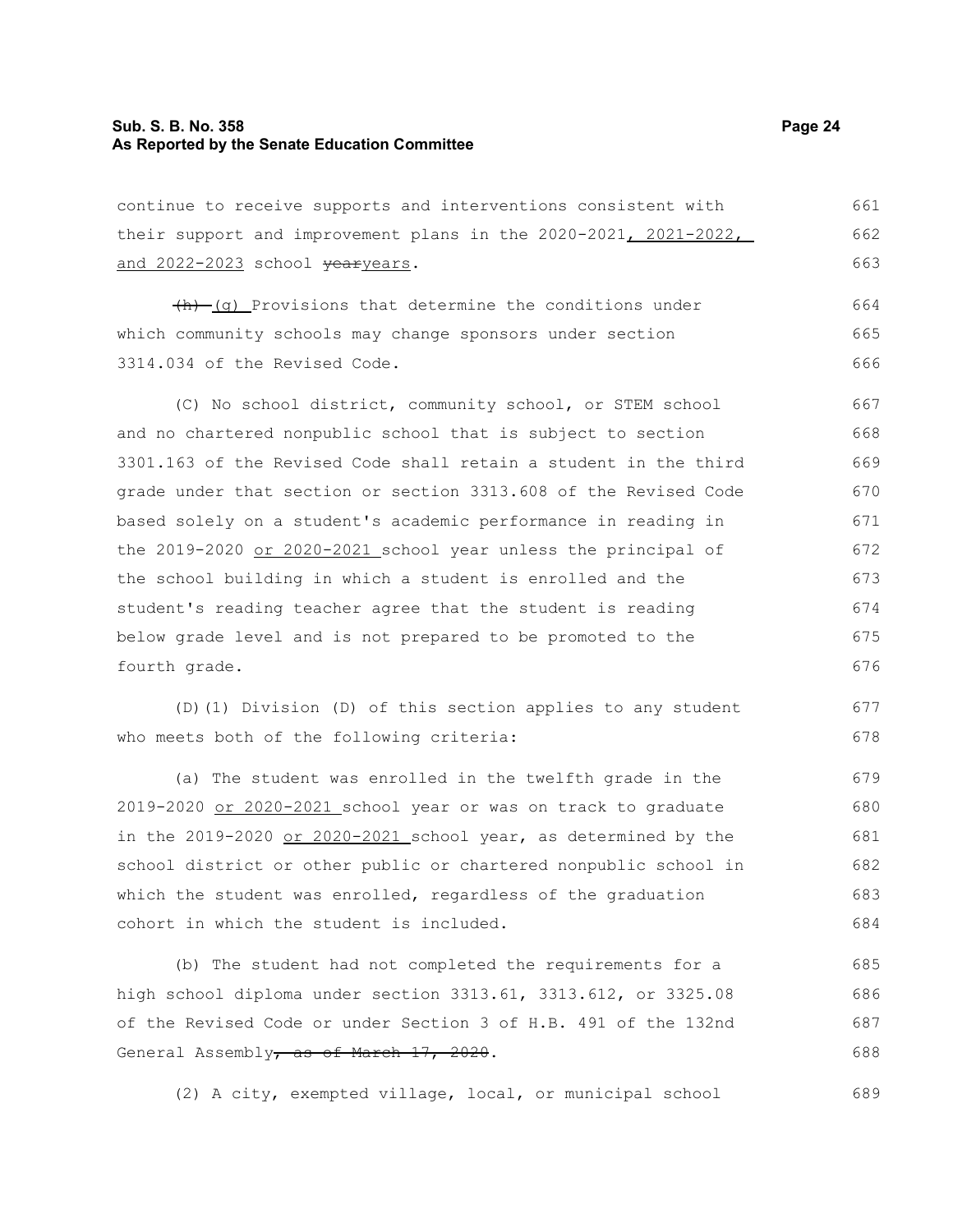#### **Sub. S. B. No. 358 Page 25 As Reported by the Senate Education Committee**

district, a community school, a STEM school, a chartered nonpublic school, the State School for the Blind, and the State School for the Deaf shall grant a high school diploma to any student to whom this section applies, if the student's principal, in consultation with teachers and counselors, reviews the student's progress toward meeting the requirements for a diploma and determines that the student has successfully completed the curriculum in the student's high school or the individualized education program developed for the student by the student's high school pursuant to section 3323.08 of the Revised Code, or qualified under division (D) or (F) of section 3313.603 of the Revised Code, at the time the student's school closed pursuant to the Director of Health's order under section 3701.13 of the Revised Code "In Re: Order the Closure of All K-12 Schools in the State of Ohio" issued on March 14, 2020, or due to any local board of health order to close schools, or any extension of such an order due to the implications of COVID-19 shall continue to so apply, even if the order or extension has been rescinded prior to July 1, 2021. No district or school shall grant a high school diploma under division (D)(2) of this section after September 30, 20202021. 690 691 692 693 694 695 696 697 698 699 700 701 702 703 704 705 706 707 708 709 710

(3) If the board of education of a school district or the governing authority of a community school, STEM school, chartered nonpublic school, the State School for the Blind, or the State School for the Deaf has adopted a resolution under division (E) of section 3313.603 of the Revised Code requiring a more challenging curriculum than otherwise required under division (C) of that section, the district superintendent or the chief administrator of the school may elect to require only the minimum curriculum specified in division (C) of that section for the purpose of determining if a student to whom division (D) of 711 712 713 714 715 716 717 718 719 720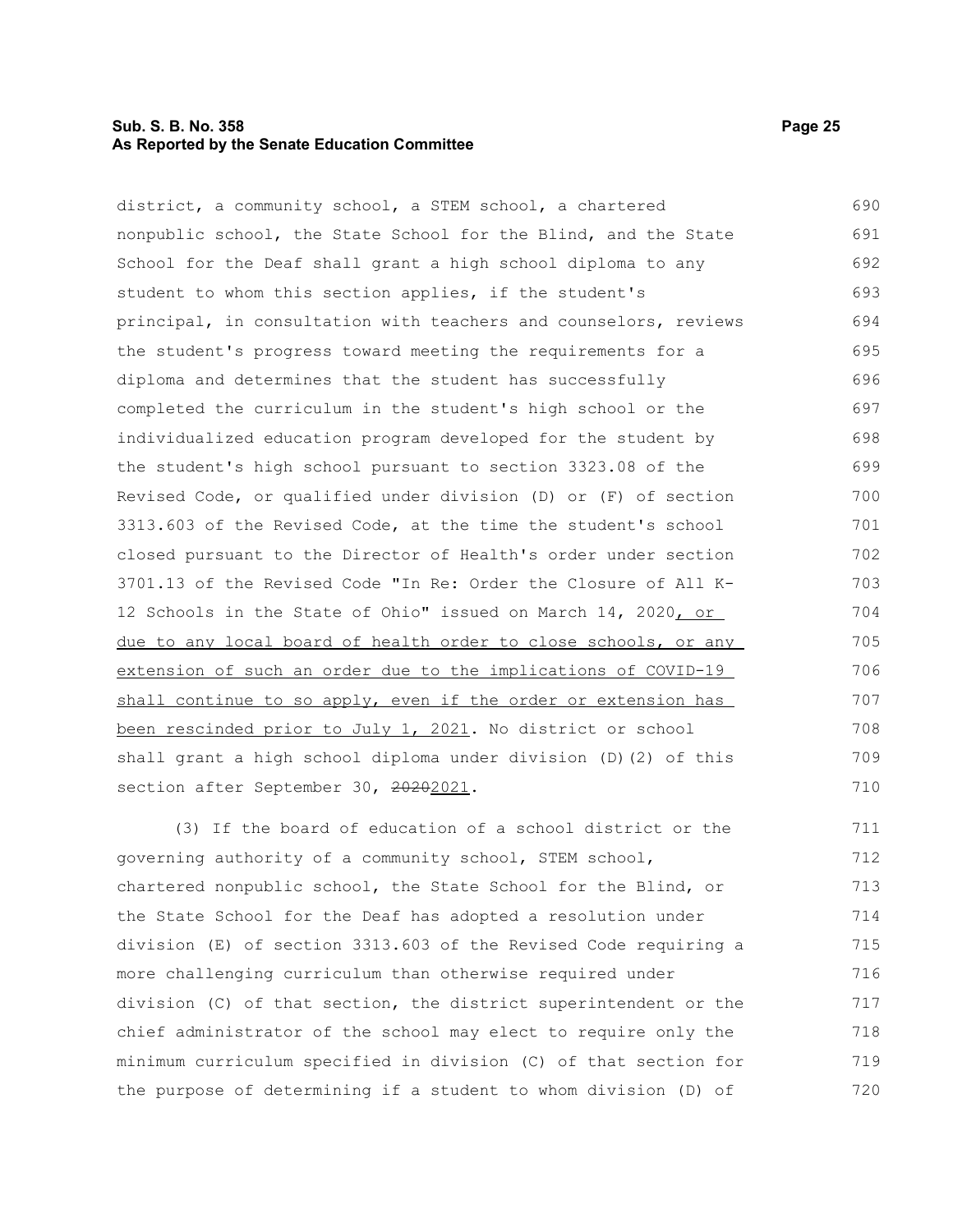#### **Sub. S. B. No. 358 Page 26 As Reported by the Senate Education Committee**

this section applies has successfully completed the curriculum under division (D)(2) of this section. If such an election is made, the superintendent or chief administrator shall evaluate each student to whom division (D) of this section applies using the minimum curriculum specified in division (C) of this section. 721 722 723 724 725 726

(4) It is the intent of the General Assembly that school districts and other public and private schools do both of the following:

(a) Continue to provide ways to keep students actively engaged in learning opportunities between March 17, 2020, and the remainder of the school yearwhile addressing the implications of COVID-19; 730 731 732 733

(b) Grant students who need in-person instructional experiences to complete requirements for a diploma or a careertechnical education program access to school facilities as soon as it is reasonably possible after the Director of Health permits such access to resume, even if the last instructional day of the school year has already passed. 734 735 736 737 738 739

(E) For the purpose of teacher evaluations conducted under sections 3319.111 and 3319.112 of the Revised Code, no school district board of education shall use value-added progress dimension data, established under section 3302.021 of the Revised Code, from the 2019-2020 school year to measure student learning attributable to the teacher being evaluated. 740 741 742 743 744 745

(F)(1) For community school sponsor evaluations required under section 3314.016 of the Revised Code, the Department shall not issue a rating for the components under division (B)(1) of that section to any sponsor, nor shall the Department issue an 746 747 748 749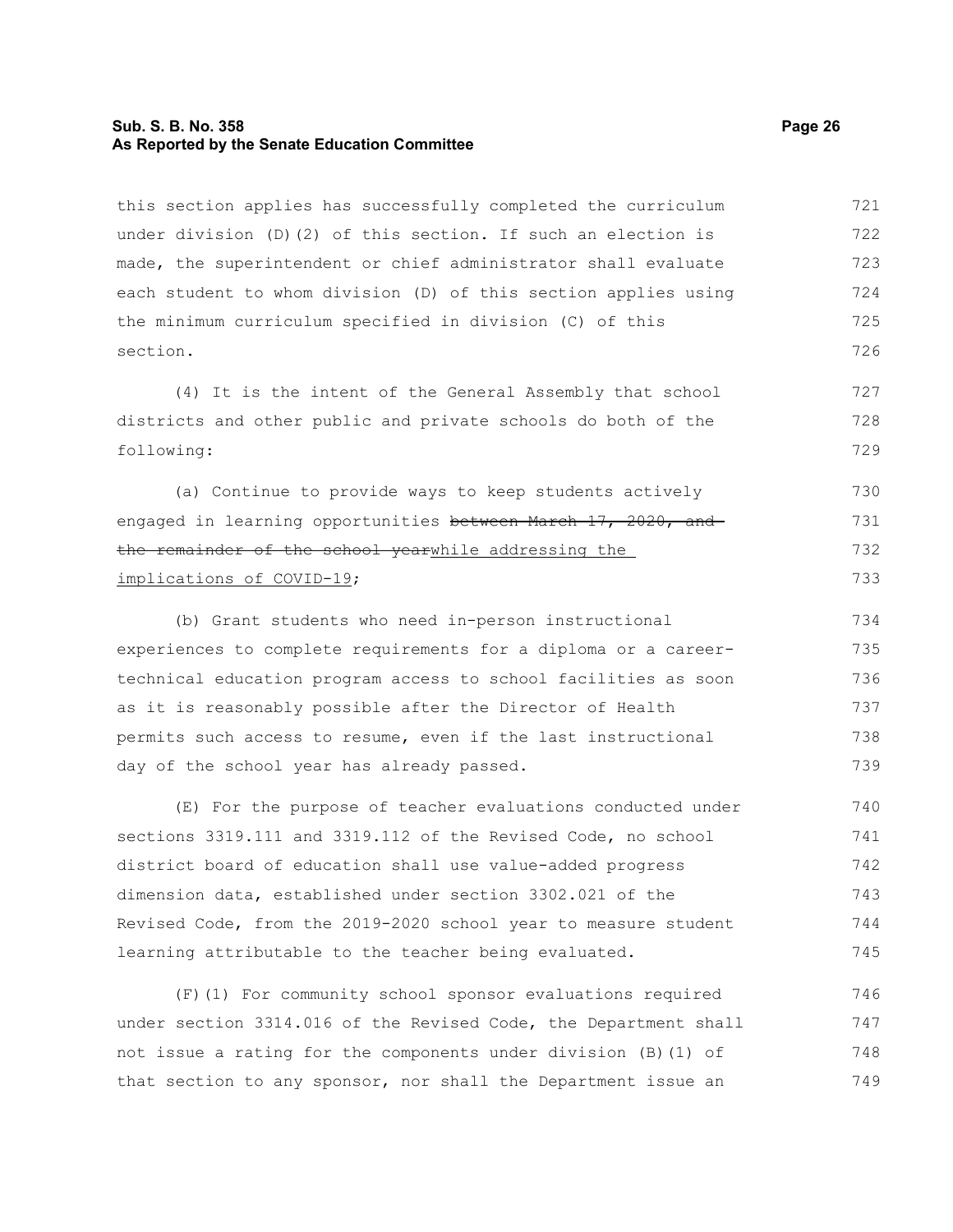#### **Sub. S. B. No. 358 Page 27 As Reported by the Senate Education Committee**

overall rating for the sponsor. The Department shall allow a sponsor to indicate that it could not comply with an applicable law or administrative rule or fully adhere to a quality practice because the required action was unable to be completed due to the Director of Health's order under section 3701.13 of the Revised Code "In Re: Order the Closure of All K-12 Schools in the State of Ohio" issued on March 14, 2020, any local board of health order, or any extension of such an order. 750 751 752 753 754 755 756 757

(2) The absence of community school sponsor ratings for the 2019-2020 and 2020-2021 school year-years shall have no effect in determining sanctions or penalties of a sponsor under Chapter 3314. of the Revised Code and shall not create a new starting point for determinations that are based on ratings over multiple years. The sponsor ratings of any previous or subsequent school years shall be considered when a sponsor is subject to sanctions or penalties under that chapter. A sponsor shall remain eligible in the 2020-2021 and 2021-2022 school year years for any incentives that the sponsor was eligible for in the 2019-2020 or 2020-2021 school year, and the 2019-2020 and 2020-2021 school year years shall not count toward the number of years in which a sponsor subject to division (B)(7)(b) of section 3314.016 of the Revised Code is not required to be evaluated. 758 759 760 761 762 763 764 765 766 767 768 769 770 771 772

(G) The Superintendent of Public Instruction may waive the requirement to complete any report prescribed by law that is based on data from assessments that would have been but were not administered during the 2019-2020 or 2020-2021 school year pursuant to division (A) of this section. 773 774 775 776 777

(H) The Department, on behalf of the State Board of Education, may issue a one-year, nonrenewable provisional 778 779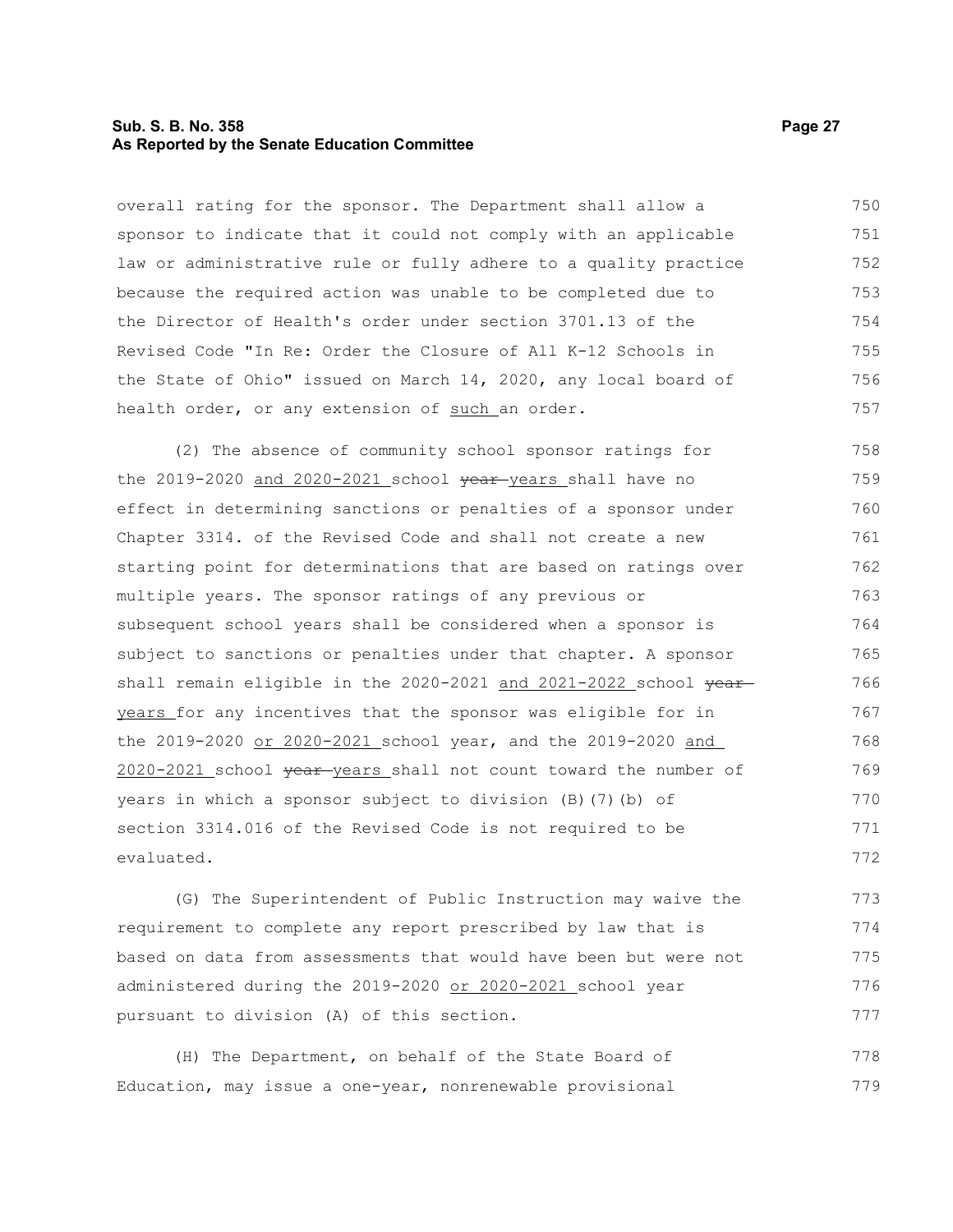#### **Sub. S. B. No. 358 Page 28 As Reported by the Senate Education Committee**

license to any individual to practice in any category, type, and level for which the State Board issues a license pursuant to Title XXXIII of the Revised Code, if the individual has met all requirements for the requested license except for the requirement to pass an examination prescribed by the State Board in the subject area for which application is being made. Any individual to whom a provisional license is issued under this division shall take and pass the appropriate subject area examination prior to expiration of the license as a condition of advancing the license in the appropriate category, type, and level. The Department shall not issue a provisional license under this division that is valid on or after July 1, 2021. 780 781 782 783 784 785 786 787 788 789 790 791

(I) The Superintendent of Public Instruction may extend or waive any deadline for an action required of the State Board of Education, the Department of Education, or any person or entity licensed or regulated by the State Board or Department-duringthe duration of the Director of Health's order under section 3701.13 of the Revised Code "In re: Order the Closure of All K-12 Schools in the State of Ohio" issued on March 14, 2020, or any local board of health order, and any extension of any order, based on the implications of COVID-19, as necessary to ensure that the safety of students, families, and communities are prioritized while continuing to ensure the efficient operation of the Department and public and private schools in this state. Deadlines that may be extended or waived by the State Superintendent include, but are not limited to, deadlines related to the following: 792 793 794 795 796 797 798 799 800 801 802 803 804 805 806

(1) The conduct of evaluations for school personnel under Chapter 3319. of the Revised Code; 807 808

(2) Notice of intent not to reemploy school personnel 809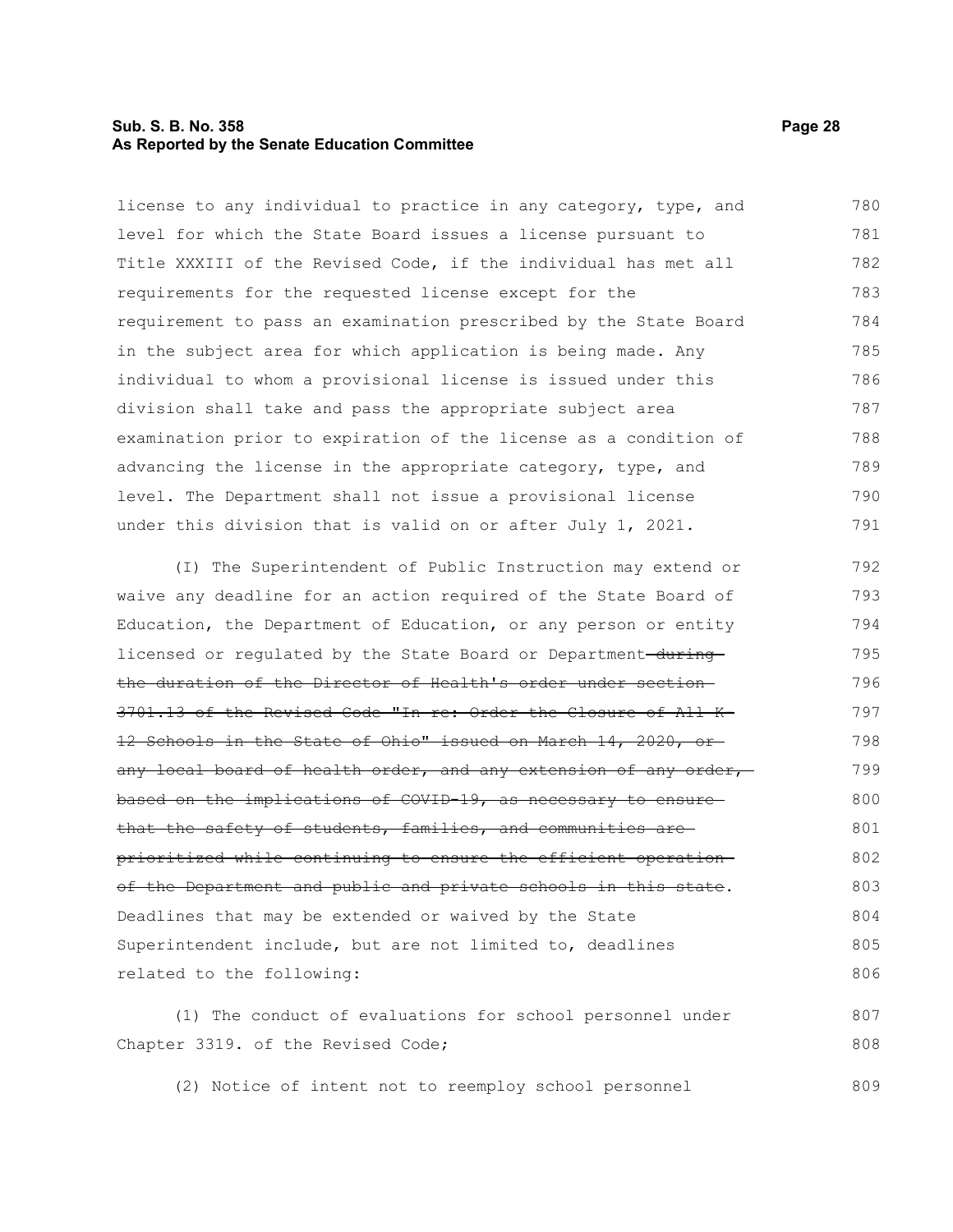#### **Sub. S. B. No. 358 Page 29 As Reported by the Senate Education Committee**

under Chapter 3319. Of the Revised Code; (3) The conduct of school safety drills under section 3737.73 of the Revised Code; (4) The emergency management test required by division (E) of section 3313.536 of the Revised Code; (5) The filling of a vacancy in a board of education; (6) Updating of teacher evaluation policies to conform with the framework for evaluation of teachers adopted under section 3319.112 of the Revised Code; (7) Identification and screening of gifted students under Chapter 3324. of the Revised Code. (J) Notwithstanding anything in the Revised Code or Administrative Code to the contrary, the Chancellor of Higher Education, in consultation with the Superintendent of Public Instruction, may waive, extend, suspend, or modify requirements of the College Credit Plus program if the Chancellor, in consultation with the Superintendent, determines the waiver, extension, suspension, or modification is necessary in response to COVID-19. (K) The Superintendent of Public Instruction shall collaborate with providers in the 22+ Adult High School Diploma Program authorized under sections 3314.38, 3317.23, 3317.231, 3317.24, and 3345.86 of the Revised Code and the Adult Diploma Program authorized under section 3313.902 of the Revised Code, and rules adopted thereunder, to ensure that the providers have maximum flexibility to assist students whose progress in the program has been affected by the Director of Health's order to complete the requirements to earn a high school diploma. For 810 811 812 813 814 815 816 817 818 819 820 821 822 823 824 825 826 827 828 829 830 831 832 833 834 835 836 837

this purpose, the State Superintendent may waive or extend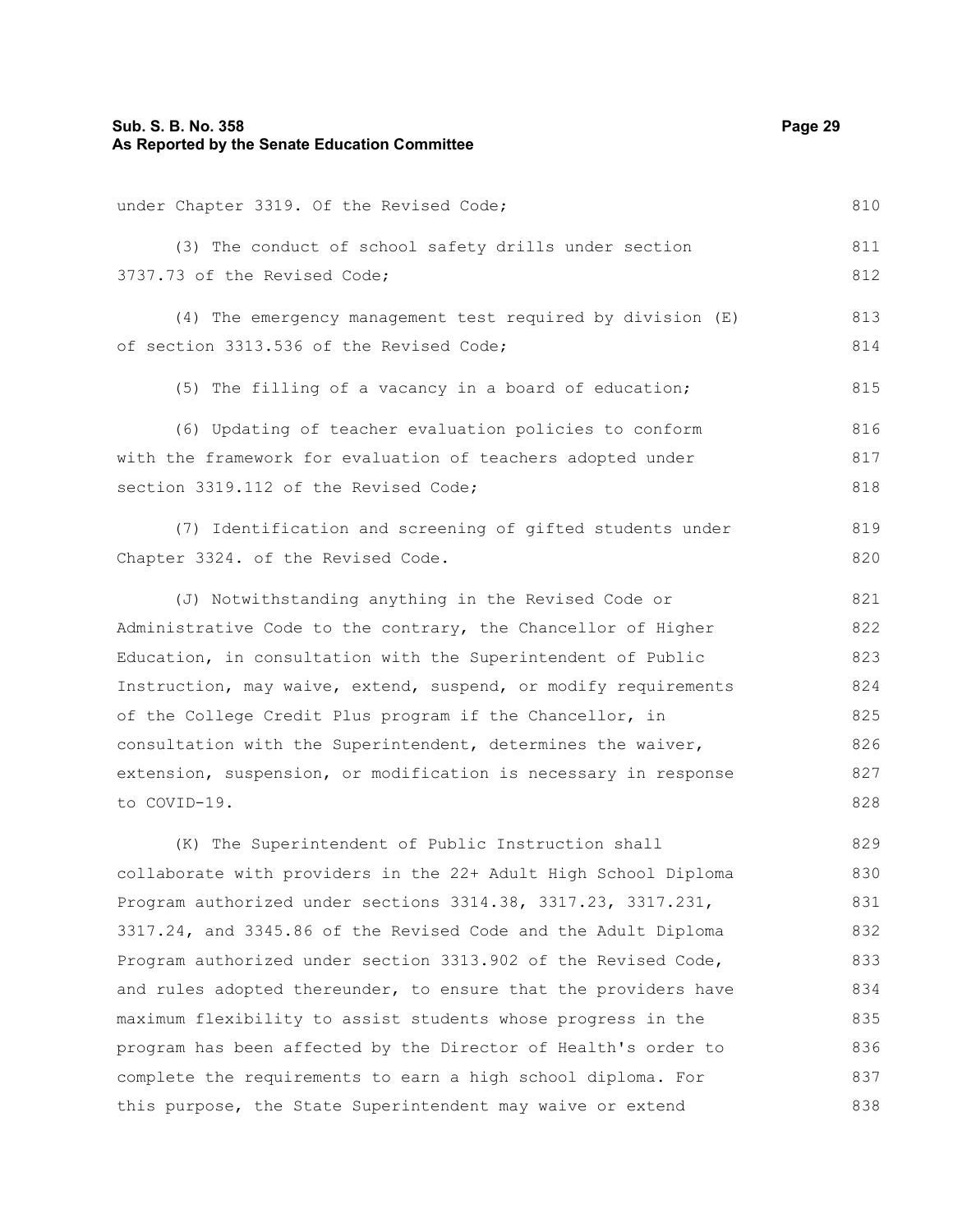#### **Sub. S. B. No. 358 Page 30 As Reported by the Senate Education Committee**

| deadlines, or otherwise grant providers and students |  |  |  | 839 |  |
|------------------------------------------------------|--|--|--|-----|--|
| flexibility, for completion of program requirements. |  |  |  | 840 |  |

(L) No school district shall require the parent of any student who was instructed at home in accordance with section 3321.04 of the Revised Code for the 2019-2020 or 2020-2021 school year to submit to the district superintendent the academic assessment report required under rule 3301-34-04 of the Administrative Code as a condition of the district allowing the student to continue to receive home instruction for the 2020- 2021 or 2021-2022 school year. 841 842 843 844 845 846 847 848

(M) Notwithstanding anything in the Revised Code to the contrary, the board of education of any school district that, prior to the Director of Health's order under section 3701.13 of the Revised Code "In re: Order the Closure of All K-12 Schools in the State of Ohio" issued on March 14, 2020, had not completed an evaluation that was required under Chapter 3319. of the Revised Code for the 2019-2020 school year for an employee of the district, including a teacher, administrator, or superintendent, may elect not to conduct an evaluation of the employee for that school year, if the district board determines that it would be impossible or impracticable to do so. If a district board elects not to evaluate an employee for the 2019- 2020 school year, the employee shall be considered not to have had evaluation procedures complied with pursuant to section 3319.111 of the Revised Code for purposes of section 3319.11 of the Revised Code. The district board may collaborate with any bargaining organization representing employees of the district in determining whether to complete evaluations for the 2019-2020 school year. Nothing in this section shall preclude a district board from using an evaluation completed prior to the Director of Health's order in employment decisions. 849 850 851 852 853 854 855 856 857 858 859 860 861 862 863 864 865 866 867 868 869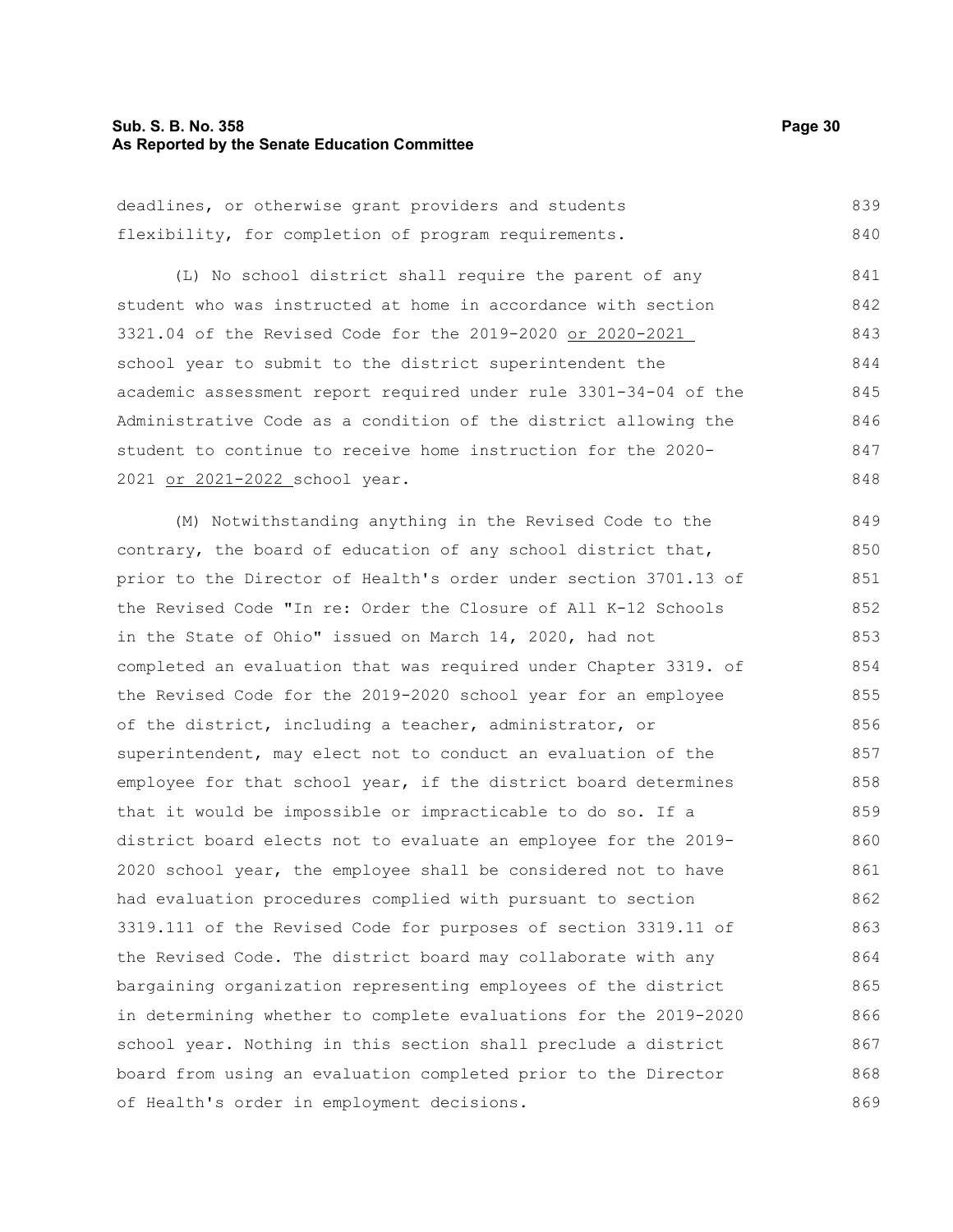#### **Sub. S. B. No. 358 Page 31 As Reported by the Senate Education Committee**

| Section 7. That existing Section 17 of H.B. 197 of the      | 870 |
|-------------------------------------------------------------|-----|
| 133rd General Assembly (as amended by H.B. 164 of the 133rd | 871 |
| General Assembly) is hereby repealed.                       | 872 |

**Section 8.** (A) As used in this section:

(1) "Community school" means a community school established under Chapter 3314. of the Revised Code; 874 875

(2) "Performance-based scholarship" means an Educational Choice Scholarship that the student qualified for under section 3310.03 of the Revised Code or Section 31 of H.B. 197 of the 133rd General Assembly. 876 877 878 879

(B) Notwithstanding anything in the Revised Code to the contrary, for any student who received a performance-based scholarship for the 2021-2022 school year, the scholarship amount for that year shall be reduced by a percentage that is equal to the percentage that the per-pupil opportunity grant for community schools, under division (C)(1)(a) of section 3314.08 of the Revised Code, for that year is reduced pursuant to any executive order issued by the Governor under section 126.05 of the Revised Code on or after the effective date of this section. The Department of Education shall make any necessary adjustments to payments and deductions under section 3310.08 of the Revised Code to reflect scholarship amounts reduced under this section. 880 881 882 883 884 885 886 887 888 889 890 891

**Section 9.** The version of Section 17 of H.B. 197 of the 133rd General Assembly (as amended by H.B. 164 of the 133rd General Assembly) as further amended by this act shall be construed as acting in concert with and shall not be construed as conflicting with either the version of that section as amended by H.B. 404 of the 133rd General Assembly or Section 13 of H.B. 404 of the 133rd General Assembly. 892 893 894 895 896 897 898